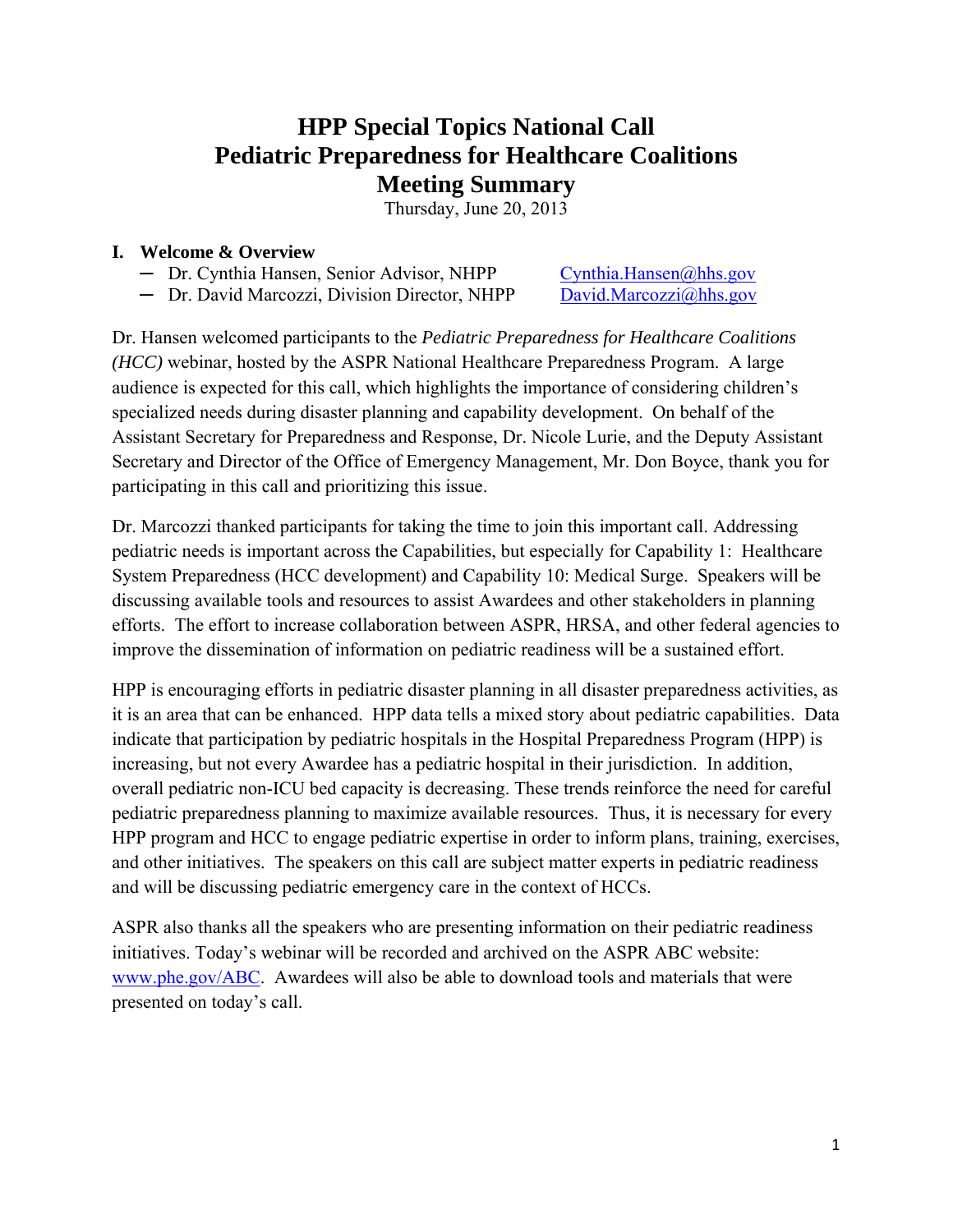#### **II. Introduction to Healthcare System Preparedness for Children**

- ─ Daniel Dodgen, PhD, Director, Division for At-Risk Individuals, Behavioral Health, and Community Resilience (ABC), ASPR Office of Planning and Policy
- $-$  Daniel.Dodgen@hhs.gov

Dr. Dodgen thanked everyone for joining today's very important Pediatric Emergency Care webinar hosted by ASPR. When discussing pediatric needs in disasters, it is important to ask the following questions:

- 1. What does the law say and why is it important?
- 2. How might disasters affect children differently than adults?
- 3. What expertise will the panelists share with you today and how can this information help you implement the Healthcare Preparedness Capabilities?
- 4. What tools and resources are available to support your efforts?

#### *Question 1: What does the law direct us to do?*

- The Public Health Service Act defines the term 'at-risk individuals' as: "…children, pregnant women, senior citizens and other individuals who have special needs in the event of a public health emergency…"
- The Pandemic and All-Hazards Preparedness Reauthorization Act of 2013 (PAHPRA) requires that we: "…ensure that recipients of State and local public health grants include preparedness and response strategies and capabilities that take into account the medical and public health needs of at-risk individuals in the event of a public health emergency…"
- PAHPRA puts emphasis on "at-risk individuals," and this term includes children. As a result, the U.S. has a legal requirement to address the needs of children and conduct pediatric disaster planning. This is also considered the right thing to do.

# *Question 2: How might disasters affect children differently than adults? (e.g., what makes children unique?)*

- Children have unique anatomy, physiology, and behavior, which may impact how they are affected by disasters:
	- o Young children have relatively larger heads and abdomens
	- o Experience the world through hand-to-mouth activity
	- o Needs differ among age groups (newborns, young children, adolescents). As a result, children cannot be grouped together in one category.
	- o Children are not isolated, but fit within the context of family, schools, and society. Thus, children cannot be considered or treated as single individuals, but as part of a larger group.
- Children have unique medical and psychological needs that must be taken into account during disaster preparedness and response planning, but this does not mean that it is necessary to completely reinvent the context of how we provide care.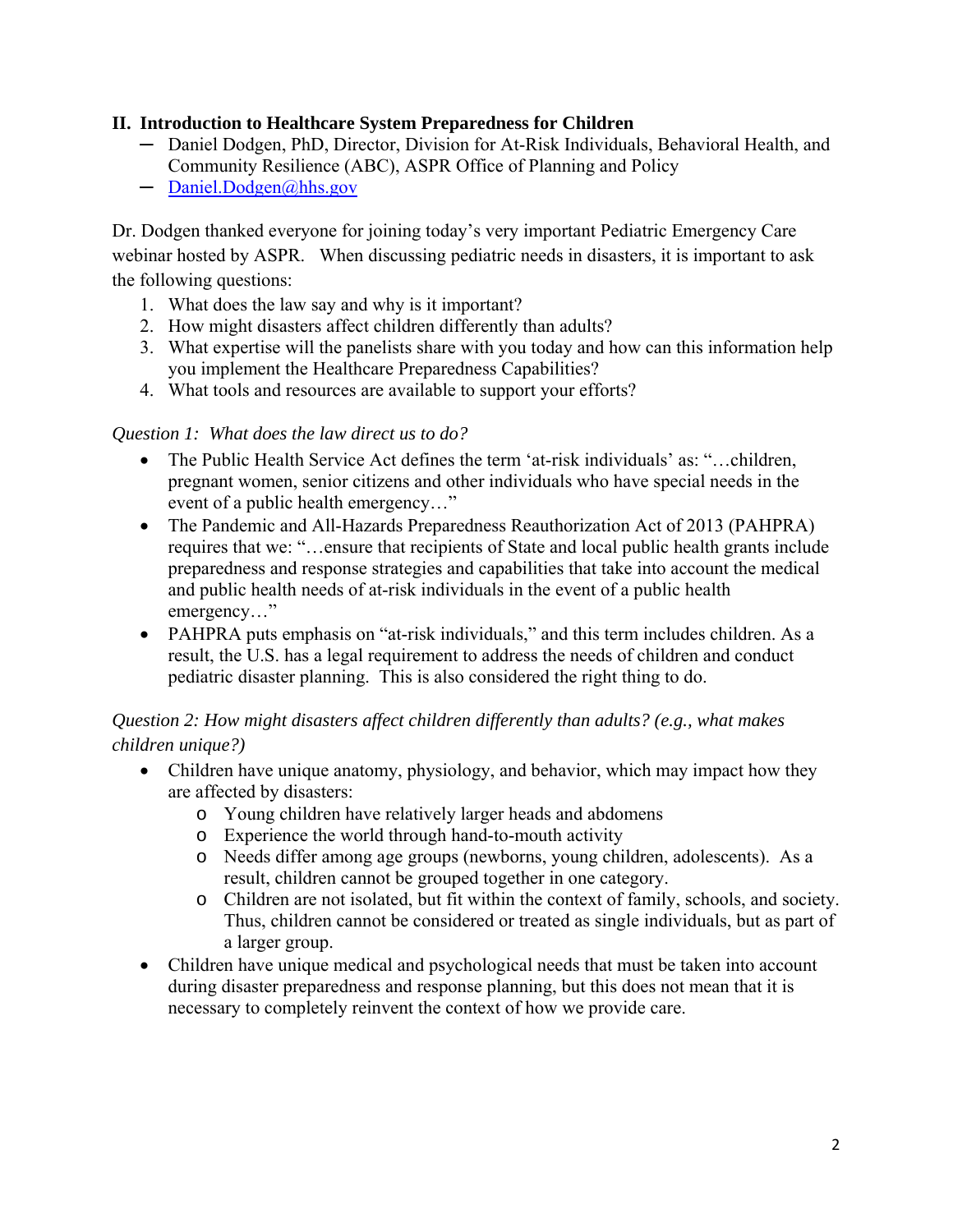*Question 3: What expertise will the panelists share with you today and how can this information help you implement the Healthcare Preparedness Capabilities?* 

Addressing pediatric needs in preparedness planning and response may seem overwhelming. The purpose of today's webinar is to give Awardees tools by sharing resources and identifying lessons learned.

*Question 4: What tools and resources are available to support your efforts?* 

Sample pediatric tools and resources available to Awardees include:

- Agency for Healthcare Research and Quality (AHRQ)
	- o Pediatric Hospital Surge Capacity in Public Health Emergencies (http://archive.ahrq.gov/prep/pedhospital/)
	- o Decontamination of Children (http://archive.ahrq.gov/research/decontam.htm)
- American Academy of Pediatrics (AAP)
	- o Children and Disasters Web Site (http://www.aap.org/disasters)
- Centers for Disease Control and Prevention (CDC)
	- o Information on Caring for Children in a Disaster (http://www.bt.cdc.gov/children/)
- Health Resources and Services Administration (HRSA)
	- o Kids in Disasters: Facing Our Challenges (http://learning.mchb.hrsa.gov/archivedWebcastDetail.asp?id=293) (Archived webcast highlights innovations in pediatric disaster preparedness: "A Novel Imaging System for Reunification of Children Separated during Disaster" and "Refining Pediatric Disaster Triage Algorithms and Education in the Pre-hospital Setting.")
	- o Emergency Medical Services for Children (EMS-C) National Resource Center's PEDPrepared (http://www.emscnrc.org/pedprepared/) (A pediatric disaster resource clearinghouse that bring together information, tools, and resources to assist health care providers, emergency planners, and families to prepare for, respond to, and recover from a disaster or pandemic involving the pediatric population.)
- National Center for Disaster Medicine and Public Health (NCDMPH)
	- o Tracking and Reunification of Children in Disasters: A Lesson and Reference for Health Professionals (http://ncdmph.usuhs.edu/KnowledgeLearning/2012 Learning1.htm) (Approved for CME/CE accreditation; two additional modules under development.)
- National Institutes of Health, National Library of Medicine (NIH/NLM)
	- o Resource Guide for Disaster Medicine and Public Health (http://disasterlit.nlm.nih.gov/)
- Substance Abuse and Mental Health Services Administration (SAMHSA)
	- o National Child Traumatic Stress Network pages on Natural Disasters (http://www.nctsn.org/trauma-types/natural-disasters) and Terrorism (http://www.nctsn.org/trauma-types/terrorism) (Information and resources for children, parents, and providers.)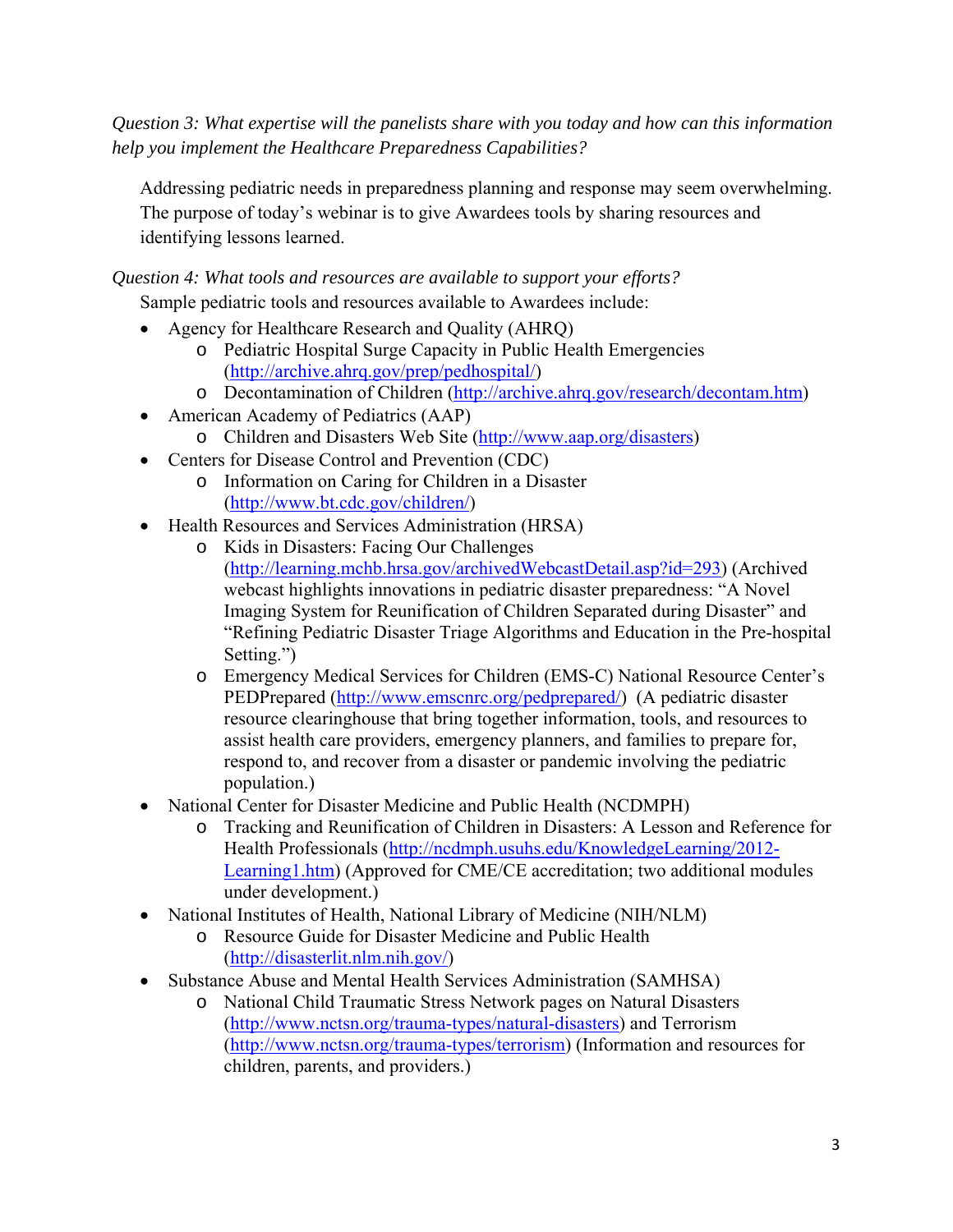In addition to exploring various Pediatric Emergency Planning references, it is also important to connect with potential resources in your community:

- AAP Chapter Contact for Disaster Preparedness at http://goo.gl/JJ9j5
- EMSC State and Territorial Contact at http://goo.gl/73bjm
- Administration of Children and Families (ACF) Regional Emergency Management Specialist by e-mailing hswatchofficer@acf.hhs.gov%20
- FEMA Regional Disability Integration Specialist by e-mailing fema-disabilityintegration-coordination@fema.dhs.gov

# **III. Preparedness for Children In Disasters: A National Perspective**

- ─ Michael R. Anderson, MD, FAAP
	- o Vice President and Chief Medical Officer, UH Case Medical Center and Rainbow Babies and Children's Hospital Cleveland, Ohio
	- o Associate Professor of Pediatric Critical Care, Case Western Reserve University,
	- o Former Vice Chair, National Commission on Children and Disasters, Washington DC
	- o Michael.Anderson@UHhospitals.org

Dr. Hansen welcomed Dr. Michael Anderson. Dr. Anderson recently co-chaired an Institute of Medicine (IOM) seminar on caring for children in disasters. Today, Dr. Anderson will be presenting a national view of the following topics in regards to pediatric emergency care:

- The Good News
- The Challenging News
- The Road Ahead

# **The Good News**

As a nation, disaster readiness for children has improved in recent years. Colleagues at the local, state, and federal level have made good progress. It is important to continue to sustain the effort of advocating for the needs of children, and improving pediatric emergency care. There are various federal and state initiatives that have drawn attention to pediatric readiness:

- It's very important that PAHPA was reauthorized with a special emphasis on considering the needs of at-risk populations, including children. This will reinforce state and local activities to enhance pediatric readiness.
- IOM, which sets national standards of medical care, conducted a two day seminar on caring for children in disasters. Materials and audio recordings of the IOM Seminar are archived on IOM website. $\frac{1}{2}$
- Dr. Anderson participated in the National Commission on Children in Disasters, $\frac{2}{3}$  which wrapped up in 2012. The commission drafted a 2010 report on children in disasters for the President and Congress.
- There are various on-going task forces on this topic, as it is important that pediatric emergency care is a sustained effort.

 $\frac{1}{2}$ <u>http://www.iom.edu/</u><br><sup>2</sup>http://orborcompton/

 .html <sup>2</sup>http://cybercemetery.unt.edu/archive/nccd/20110427002908/http:/www.childrenanddisasters.acf.hhs.gov/index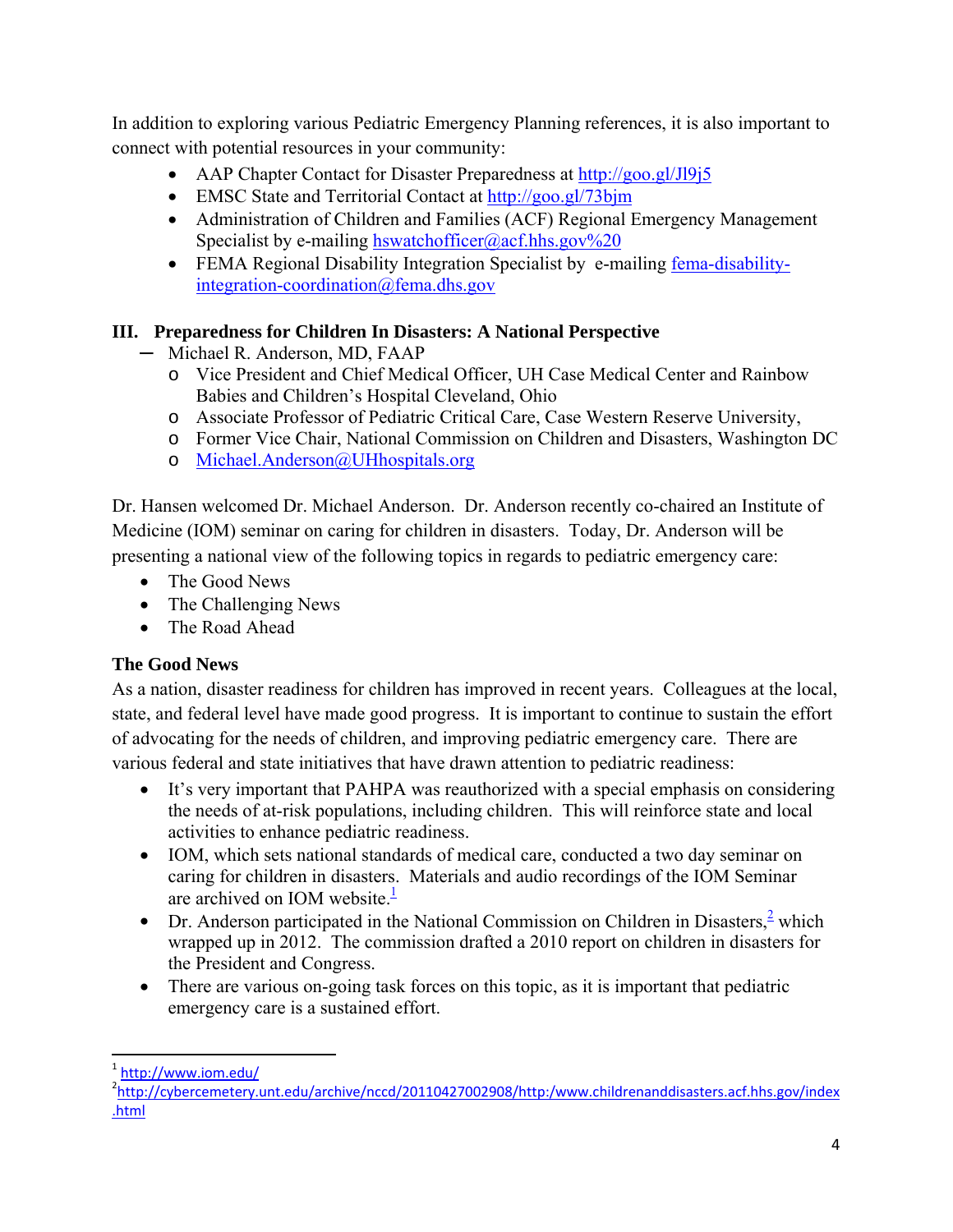On today's call, federal and state partners are presenting information on pediatric readiness initiatives and various tools and resources, including websites and clearinghouses that advocate for children's rights. It is important for state and local representatives to explore these tools and develop a plan of how to apply them in their geographies and in the local and state paradigm.

### **The Challenging News**

As a nation, we are not prepared for large disasters that involve pediatric patients. It is important to look at daily delivery of care and ask the question: Is this emergency department fully prepared to care for one acutely ill pediatric patient? Ohio has six freestanding pediatric hospitals, but many states only have one specialty pediatric hospital and some have none. These hospitals were queried and, at a specific point in time, there were only seven available beds. Healthcare systems must develop plans to be able to handle a surge of critical pediatric patients (i.e., 20-60 patients) during a disaster.

In addition, there is a current funding crisis at the federal, state, and local levels. It is key to continue to advocate for children and keep pediatric readiness at the forefront of disaster preparedness planning. To keep the current level of effort sustained, senior leadership must prioritize pediatric readiness.

#### **The Road Ahead**

It is important to address pediatric emergency care along the continuum of care and within the four stages of the Disaster Management Cycle: Mitigation, Preparation, Response, and Recovery. The medical needs of children must be represented in each phase of that paradigm, as well as other aspects of pediatric planning, such as sheltering, juvenile justice, social/psychological aspects, and family reunification. However, medical facilities are an important part of a community's resiliency after the disaster, and hospitals and healthcare systems must maintain a high-level of pediatric readiness.

Day-to-day challenges in pediatric care include:

- Funding
- Foci on other important issues
- Areas without deep pediatric expertise
- Surge Needs
	- o Transport of critically ill children
	- o Pediatric intensive care unit (PICU) beds

#### **IV. Improving the Emergency Care System for America's Children**

- ─ Elizabeth Edgerton, MD, MPH, EMS-C
- $-$  Eedgerton@hrsa.gov

Dr. Beth Edgerton will discuss:

• The mission and activities of the EMS for Children Program (EMS-C) as they intersect with the Hospital Preparedness Program (HPP)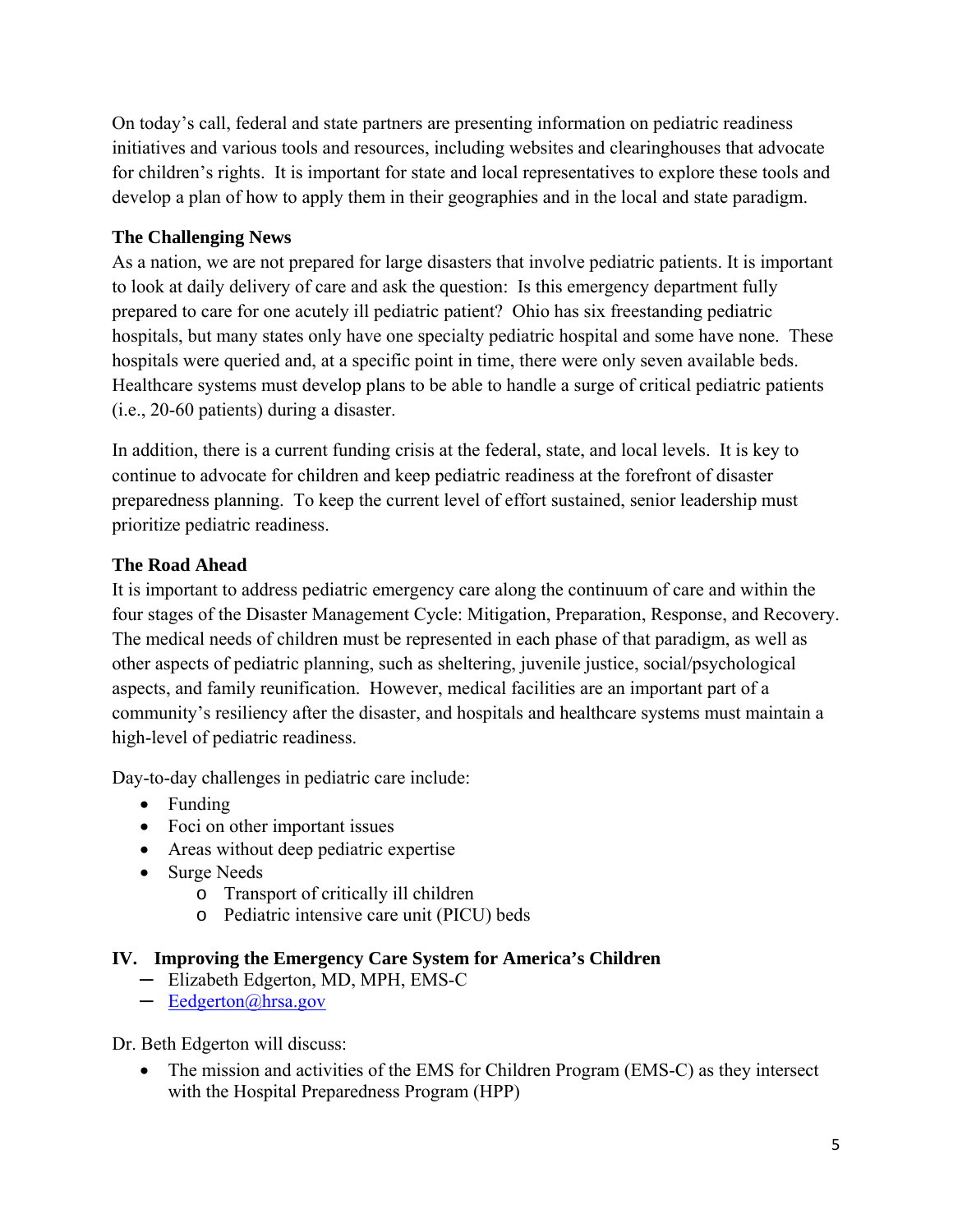• The National Pediatric Readiness Project and its importance to the HPP Grantees

# **Organization**

EMS-C is part of the Division of Child, Family, and Adolescent Health, which is housed in the Maternal and Child Health Bureau at the Health Resources and Services Administration (HRSA), Department of Health and Human Services (HHS). As stated by Senator Inouye, "The EMS for Children Program addresses the entire continuum of pediatric emergency services, from injury prevention and EMS access through out-of-hospital and emergency department care, intensive care, rehabilitation and reintegration into the community."

# **Synergies between HPP and EMS-C**

There are synergies between the HPP and EMS-C programs, and it is important that EMS and hospitals are partners in the field to facilitate a seamless process of caring for pediatric patients during disasters. HPP priorities include:

- **Enhanced Planning:** HPP funding is used to enhance hospital and healthcare system planning and response at the State, local, and territorial levels.
- **Increasing Integration:** HPP facilitates the integration of public and private sector medical planning and assets to increase the preparedness, response, and surge capacity of hospitals and other healthcare facilities.
- **Improving Infrastructure:** Awardees have used HPP Grants and Special Initiative Grant funding to improve the State, local, and territorial infrastructures that help hospitals and healthcare systems prepare for public health emergencies.

EMS-C provides the framework for successfully caring for pediatric patients during a disaster across the continuum of care. EMS-C supports EMS providers to improve everyday readiness so they are more prepared for a disaster. EMS-C distributes multiple grants:

- **State Partnership Grants:** Focus on EMS-C initiatives to accomplish the EMS-C performance measures
- **State Regionalization of Care Demonstration Grants:** Develop innovative models of improving pediatric emergency care in rural, tribal and territorial communities (Alaska, Arizona, California, Montana, New Mexico, Pennsylvania)
- **Targeted Issue Grants:** Demonstration projects addressing EMS-C Program priorities and resulting in projects that are applicable across State borders
- **Pediatric Emergency Care Applied Research (PECARN):** Six Research Nodes that coordinate research in 18 Hospital Emergency Departments, representing 1.2 million pediatric visits annually

EMS-C strives to measure the quality of pediatric emergency care in the pre-hospital and hospital arena. The following benchmarks measure progress of pediatric care on the continuum of EMS preparedness to ED preparedness:

- Pre-hospital:
	- o Access to online and offline medical direction
	- o Appropriate pediatric equipment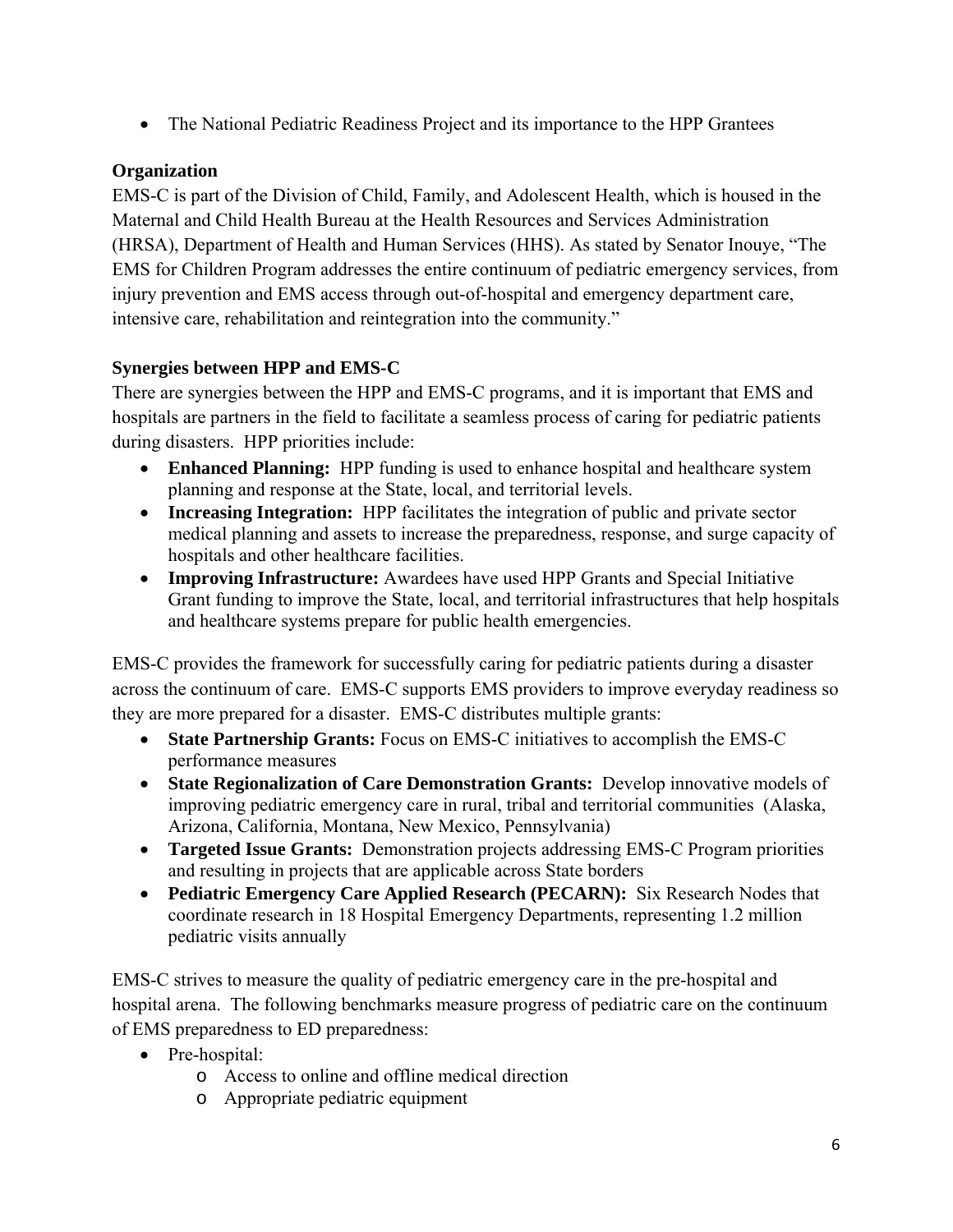- o Appropriate pediatric training
- Hospital:
	- o Designation for pediatric trauma or medical care
	- o Processes for transfer to a higher level of care
- Permanence measures (sustainability):
	- o Institutionalization of pediatric emergency care within the larger system

Pediatric readiness is defined as "The capability of an ED to provide the right resources and the right care at the right time to an ill or injured child." There is a scarcity of pediatric care in today's healthcare system and many facilities must transfer pediatric patients to other specialized facilities for complex care. One of EMS-C's priorities is to assure quality in pediatric patient transfers. Data indicate:

- Most children are treated at non-children's facilities (approximately 89%)
- Less than 5% of all hospitals are recognized as pediatric or children's hospitals
- 27% of pediatric emergencies are treated at rural/local community EDs
- 50% of hospitals see less than 10 pediatric patients per day and hospitals in remote or frontier areas may see only 1-2 pediatric patients per day
- Most states have one pediatric hospital and some states (e.g., North Dakota, Alaska, Montana) have none

The data indicates that hospitals with a higher level of readiness had the following characteristics:

- Located in urban areas
- Treated a high pediatric volume
- Had a separate care area for pediatric patients
- Had a physician and nursing coordinator for the ED

# **Joint Policy Statement: Guidelines for Care of Children in the Emergency Department<sup>3</sup>**

This joint policy statement raised awareness regarding the necessary criteria required to provide optimal care in an ED. The policy was authored by three organizations (AAP, American College of Emergency Physicians (ACEP), and the Emergency Nurses Association) and was signed by 20 other organizations. The joint policy statement indicates that having a physician and nursing "champion" or coordinator for pediatric care increases a hospital's readiness to treat pediatric patients efficiently. The policy identified six domains for establishing an environment for optimal care:

- 1. Administration and Coordination
- 2. Physicians, Nurses, and Other ED Staff
- 3. Quality Improvement (QI)/Performance Improvement (PI) in the ED
- 4. Pediatric Patient Safety

- 5. Policies, Procedures, and Protocols
- 6. Equipment, Supplies, and Medications

 $3$  PEDIATRICS Vol. 124 No. 4 October 2009, pp. 1233-1243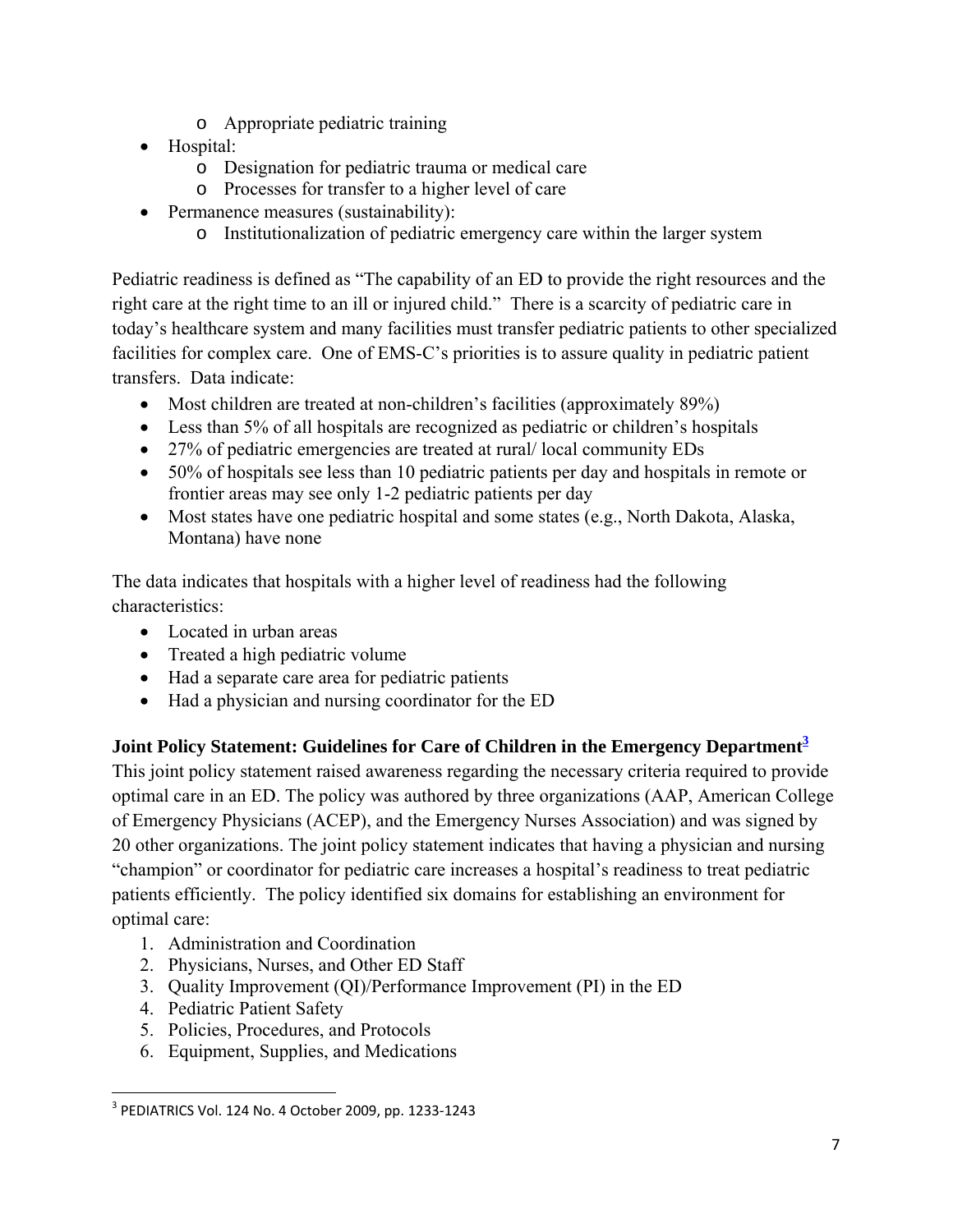# **The National Pediatric Readiness Project (PRP): Ensuring Emergency Care for All Children**

The National PRP is a collaborative quality improvement initiative to ensure that emergency departments are adequately ready to care for pediatric patients. Many professional associations are involved (e.g., the Emergency Nursing Association, ACEP, and AAP). The project consisted of a national assessment which provided an opportunity to assess the nation's ED capacity, based on the Guidelines, and created an ongoing quality improvement initiative.

#### **National Pediatric Readiness Assessment**

The National Pediatric Readiness Assessment is a web-based assessment developed by a Readiness Working Group based on the 2009 National Guidelines for optimum care of pediatric patients during disasters. ED Nurse leaders complete the survey, which was disseminated in January 2013. The survey will be completed in July 2013. The first step of the assessment was to measure which components are present in hospital EDs. For more details on the methodology and sample results of the survey please see slides 42-44 of the *Pediatric Preparedness for HCCs*  presentation available online (www.phe.gov/ABC).

As of today, 72% (3,600) hospitals have completed the survey. Data trends indicate that hospitals that have higher patient volume receive higher pediatric readiness score than hospitals with lower patient volume. Data trends also indicate that many hospitals  $(2,000)$  of the 3,600 surveyed) receive a "low" to "medium" number of pediatric patients. The Delphi method was used to weight survey domains and processes, and data indicate that physician and nursing pediatric coordinators/champions are essential to hospital pediatric readiness.

The good news is that all hospitals have improved readiness scores as compared to 2003. However, there is still significant progress that needs to be made. According to the assessment, only 67% of high-volume hospitals have a pediatric-specific disaster plan. One of the future benefits of this survey is that it will provide a national "snapshot" of which hospitals and healthcare systems are prepared to handle pediatric patients in a disaster and which hospitals need to improve pediatric readiness.

There are many aspects of the National Pediatric Readiness Assessment that are specifically designed to assist hospital pediatric readiness activities. Individual hospitals receive a readiness score, which is compared to all hospitals across the nation who have completed the assessment, as well as all hospitals with a similar patient load. Hospitals also receive a gap analysis which identifies areas where improvement is needed and provides hospitals links to important resources, such as the national pediatric websites, or sample job descriptions of nurses or physicians. States receive aggregate data to assist with healthcare policy decisions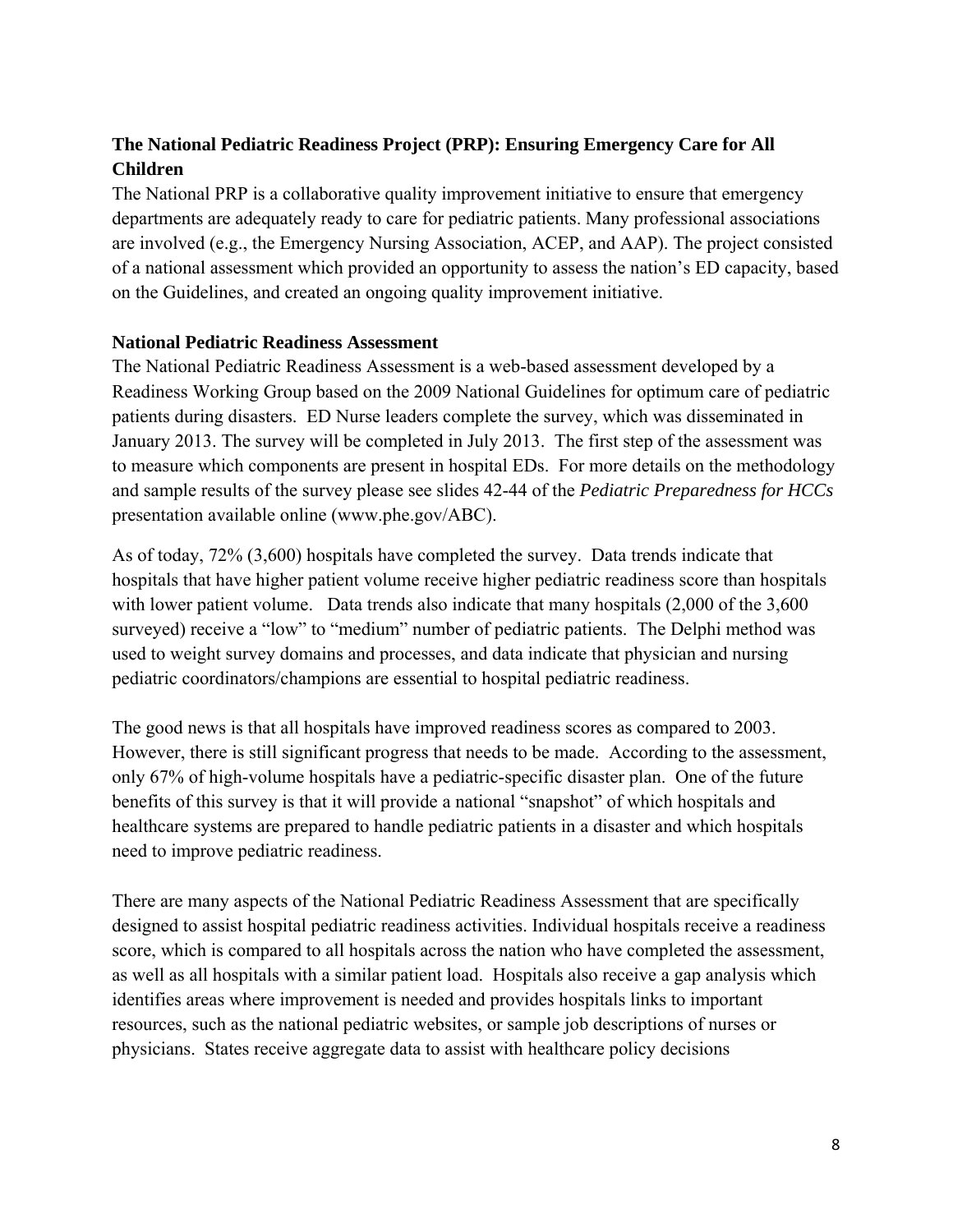A resource that is available from the PRP is the Pediatric Readiness Toolkit. $\frac{4}{1}$  The toolkit is based on national guidelines and is focused on performance improvement of hospitals and HCCs. It includes sample hospital policies and procedures (e.g., pediatric triage and transport techniques) and a quality improvement section.

An important step to improve a facility's readiness includes prioritizing and implementing key areas of the guidelines, including:

- 1. **Staff**: Designate a nurse and/or physician coordinator to oversee ED pediatric quality improvement, patient safety, and clinical care activities
- 2. **Policies**: Implement child-friendly policies and procedures
- 3. **Equipment**: Ensure that all recommended equipment, supplies, and medication for children of all ages are available

The National Pediatric Readiness Assessment found the following sample barriers to Guideline Implementation: $\frac{5}{3}$ 

- Cost of personnel and training
- Lack of educational resources
- Lack of trained MDs, RNs, and Admin support
- Lack of policies in pediatric emergency care
- Lack of pediatric quality improvement plan and disaster plan
- Lack of interest in meeting guidelines

Stakeholders and key partners of this effort include:

- EMS for Children Program
- American Academy of Pediatrics (AAP)
- American College of Emergency Physicians (ACEP)
- Emergency Nurses Association (ENA)

Improving Pediatric Readiness includes national and state-level benefits. Globally, pediatric readiness reduces the unevenness of pediatric emergency care by creating a foundation for all EDs. At the state-level, pediatric readiness improves disaster preparedness by:

- Improving day-to-day readiness of an ED which increases the likelihood that it will be prepared for a disaster
- Providing an opportunity for children to be better integrated into overall state disaster plans
- Determining if the facility's disaster plan addresses issues specific to the care of children
- Providing an online toolkit that has sample ED disaster preparedness policies that incorporate the needs of children

Future Benefits of Pediatric Readiness include:

• Direct linkage to the prehospital setting

 <sup>4</sup> www.pediatricreadiness.org

 $<sup>5</sup>$  For further information, please see slide 47 of the presentation</sup>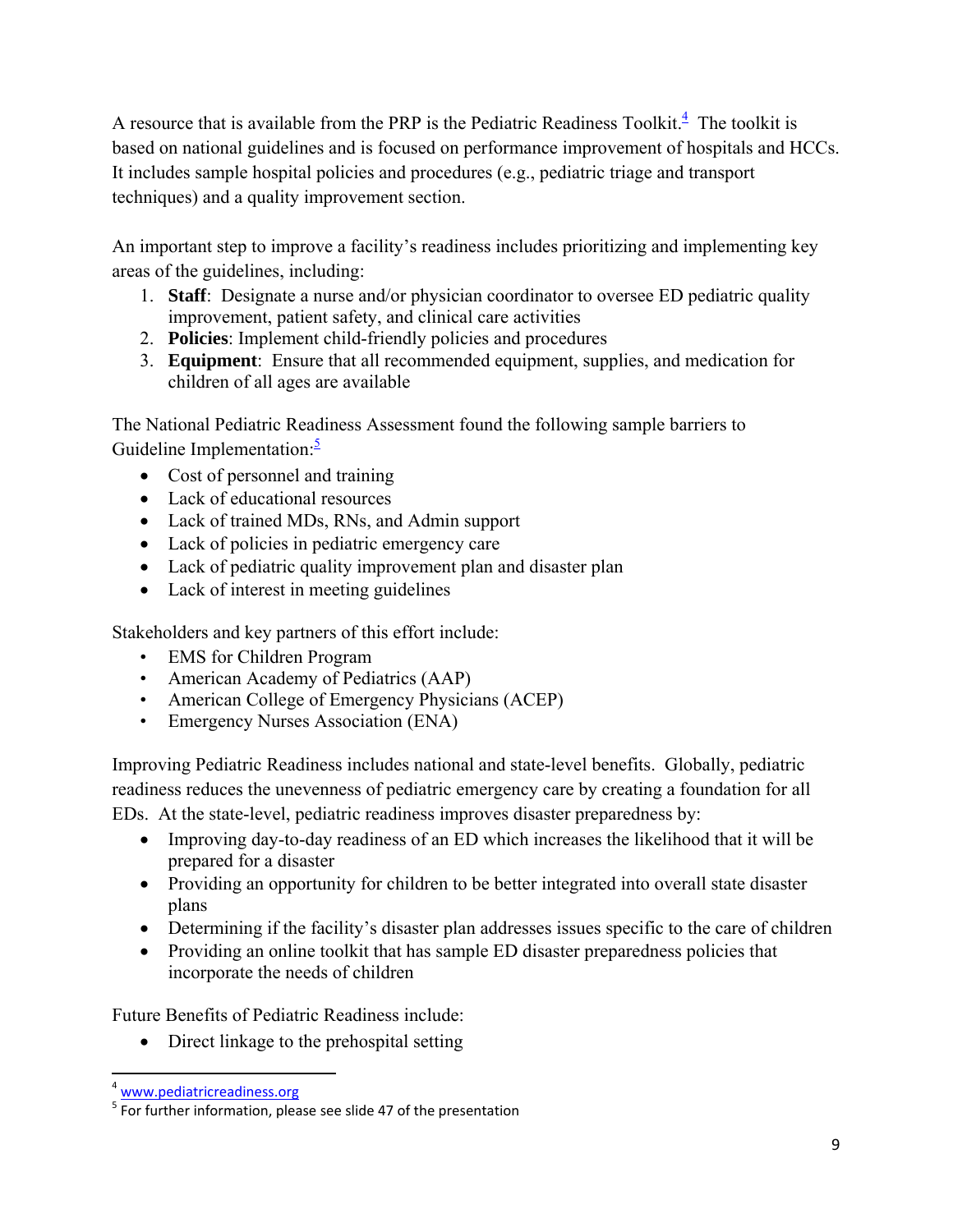- EMS agencies can appoint a coordinator focused on pediatric emergency competency, quality improvement, patient safety, etc.
- Ultimate goal 1: EMS ability to transport a child to an ED, regardless of geographic location, knowing that the ED will have baseline readiness with medications, equipment, policies, and training to provide effective emergency care to stabilize a child
- Ultimate goal 2: Facilities that cannot care for critical pediatric patients will be linked to a broader regional system.

### **V. Hospital and Health Care System Preparedness & Pediatric Planning: Are You Ready for Kids?**

- ─ Steven E. Krug, MD, FAAP
	- o Chair, AAP Disaster Preparedness Advisory Council
	- o Professor of Pediatrics, Northwestern University Feinberg School of Medicine,
	- o Head, Division of Emergency Medicine, Ann and Robert H. Lurie Children's Hospital of Chicago
	- o skrug@luriechildrens.org

Dr. Hansen noted that Dr. Krug will be providing the AAP perspective and discussing current resources, including a toolkit that was inspired by the events and response to the H1N1 outbreak.

Dr. Krug acknowledged the colleagues, partnerships, and advocates that joined him as speakers on today's call along with HRSA and ACF as organizations with a long history of being committed in improving readiness for children.

Dr. Krug presented data from the 2008 National Hospital Ambulatory Medical Care Survey, $6$  which included questions on hospital capability to treat pediatric patients. The percentage of hospitals that had the following are indicated below:

- Tracking system for children  $-43\%$
- Reunification of children and families  $-34\%$
- Increasing pediatric surge capacity  $-32\%$
- Plan for supplies/sheltering of children  $-29\%$
- Countermeasures (Plan for distribution of KI)  $33\%$
- $\bullet$  Disaster drills 89%. Of all the disaster drills:
	- o 45% included pediatric victims
	- o 31% included a school system
	- o The median number of children victims included in drills was 1

The EMS-C presentation indicated that less than half of hospitals have a pediatric disaster plan. It is important to have a pediatric disaster plan, or at least have a plan annex that addresses specific pediatric needs. If healthcare systems improve care for pediatric patients, care for all individuals will be enhanced. It is also important to test those plans. The above data indicate that nearly all hospitals perform drills, but only about half of hospitals include pediatric patients.

  $^6$  Niska RW, Shimizu IM. National Health Statistics Report #37, 2011. Available at: http://www.cdc.gov/nchs/data/nhsr/nhsr037.pdf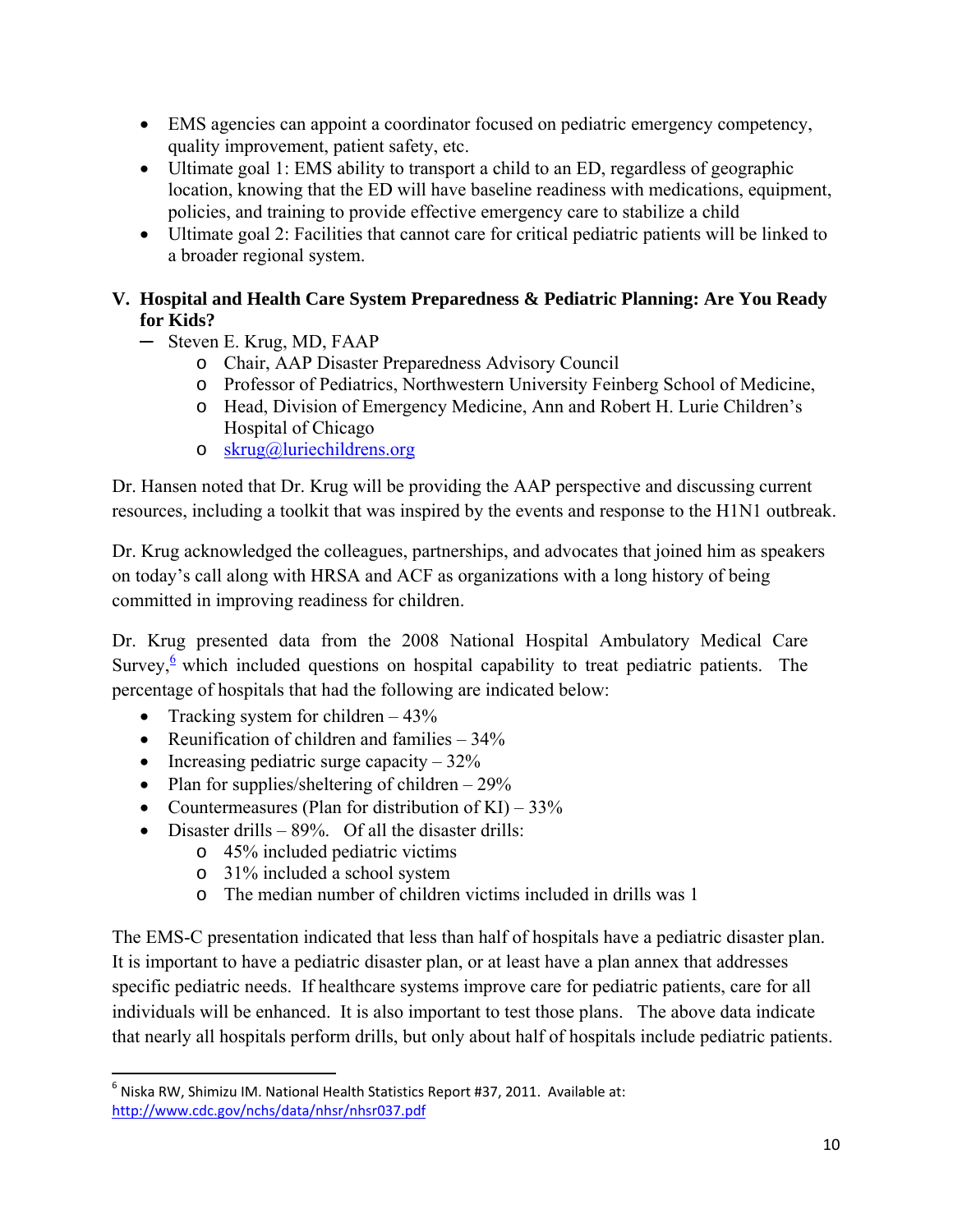Drills should test hospitals limits and push hospitals out of their comfort zone. This data indicate that hospitals were not accomplishing this in the drills that were being conducted.

**Step 1: Have a Plan for Kids.** It is important to have a plan that specifically addresses the needs of at-risk populations, especially children. It is also essential to implement the plan and gauge a hospital's progress. The plan should:

- Engage the input/expertise of pediatricians and other pediatric SMEs on the local and regional levels
- Be compatible with a local hazard vulnerability assessment and the needs of the patient population served
- Consider the requirements of children with special health care needs
- Address all disaster components (Mitigation, Preparedness, Response, Recovery AND Resiliency). Hospitals are a very important component of a community's resiliency during and after a disaster
- Include pediatric-specific performance measures

**Step 2: Build the Foundation:**<sup>7</sup> Hospitals and EDs should be prepared to meet the needs of acutely ill and injured children on a day-to-day basis. This is accomplished by:

- Aligning with activities within your state's EMS-C program
- Considering how to improve emergency care quality and safety and measure performance
- Identifying MD and RN coordinators for pediatrics as they are essential for improving and sustaining pediatric emergency care initiatives
- Collaborating with EMS and other associations such as AAP, ACEP, and ANA

**Step 3: Consider Your Capabilities:** It is important to consider present institutional capacity and capabilities for pediatric care:

- All locations: inpatient, outpatient, emergency, etc.
- All acuity levels, including critical care
- All populations: neonates, older children, children with special health care needs
- Define core competencies for pediatric care among front-line staff in all locations
- Consider opportunities to increase capacity after capabilities are developed
- Make enhancing pediatric readiness a priority by providing staff access to resources to maintain/expand capabilities to care for children (e.g., training courses)
- Partner with others: It is important to reach out to individuals in the field, (e.g. local and/or regional pediatric center) to better understand pediatric readiness concerns

**Step 4: Think Local:** Develop a pediatric disaster readiness coalition and/or advisory council in the local community. Even in the competitive healthcare environment, it is critical to partner with other institutions in regards to pediatric readiness. In addition, one coalition model/size may not satisfy all. There are pediatric-patient specific coalitions and coalitions caring for all

  $^7$ Gausche-Hill M, Krug S, and the American Academy of Pediatrics, American College of Emergency Physicians, Emergency Nurses Association. Guidelines for care of children in the emergency department. Pediatrics 2009; 124(4):1233‐43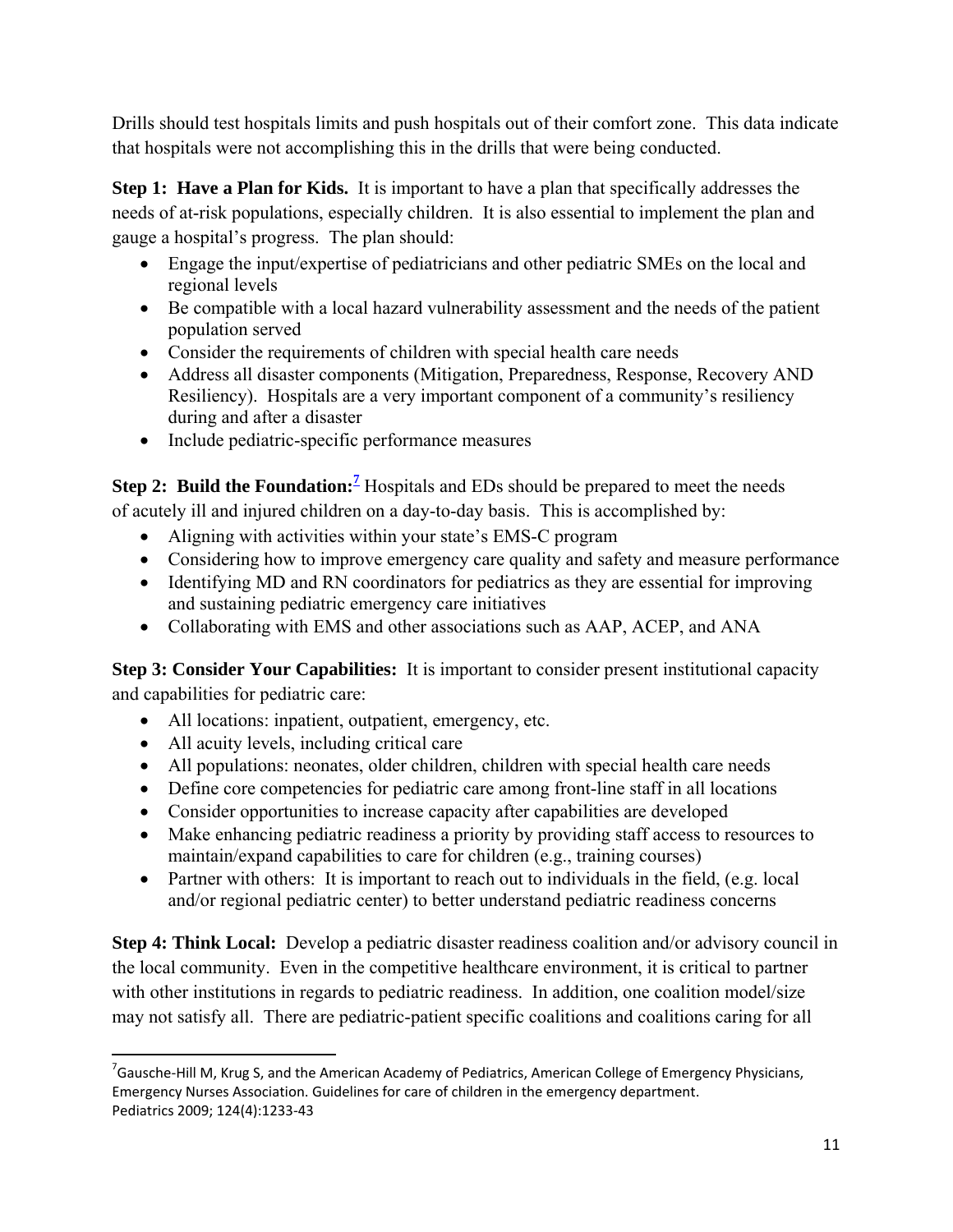populations. Coalitions for the general population should have plans or plan annexes that specifically address the special needs of the pediatric population. Sample coalition members include:

- Hospitals
- Primary and specialty care providers, Federally Qualified Health Centers (FQHCs)
- Mental health: It is very important to consider mental health issues in the aftermath of disasters, and children have specialized mental health needs
- Key stakeholders (e.g., Public health, emergency mgmt., public safety, EMS, Schools, child (day) care providers, State EMS-C. It is important to bring on key stakeholders into coalition planning activities.

**Step 5: Think BIG (Globally):** It is critical to identify and/or help build regional coalition(s) AND participate:

- To address surge capacity (e.g. inpatient and critical care)
- To address specialized services (e.g. trauma, burns)
- To address special populations (e.g. obstetrics, pediatrics)
- For access to specialty consultation, SMEs
- For access to patient transport

**Step 6: Practice, Practice, Practice:** Conduct disaster drills that include pediatric victims of sufficient number and acuity as to exceed typical operating conditions. Exercises should include the following components:

- Triage, decontamination
- Unaccompanied children, tracking, reunification
- Surge capacity (ambulatory and inpatient)
- Participate in local/regional disaster exercises
- Include schools and child care facilities

# **Available Resources:**

- **AAP Children and Disasters Website**<sup>8</sup> provides disaster planning resources for pediatricians and other stakeholders:
	- o Psychosocial and mental health considerations and other information on natural hazards, influenza, CBRNE, etc.
	- o Resources for clinicians (Practice guidance, management recommendations)
	- o Resources for patients and families
	- o Link to the Disaster Preparedness Advisory Council
	- o Numerous external links (CDC, FEMA, HHS, DHS, FDA, NCCD, EMS-C, etc.)
- **Pediatric Preparedness Resource Kit**<sup>9</sup> was a collaborative effort between AAP and CDC and was inspired by the lessons learned from state response to H1N1. Representatives from 10 states, including AAP chapters, public health, healthcare, EMS,

<sup>&</sup>lt;sup>8</sup>http://www.aap.org/disasters

 Preparedness‐Resource‐Kit.aspx 9 http://www.aap.org/en-us/advocacy-and-policy/aap-health-initiatives/Children-and-Disasters/Pages/Pediatric-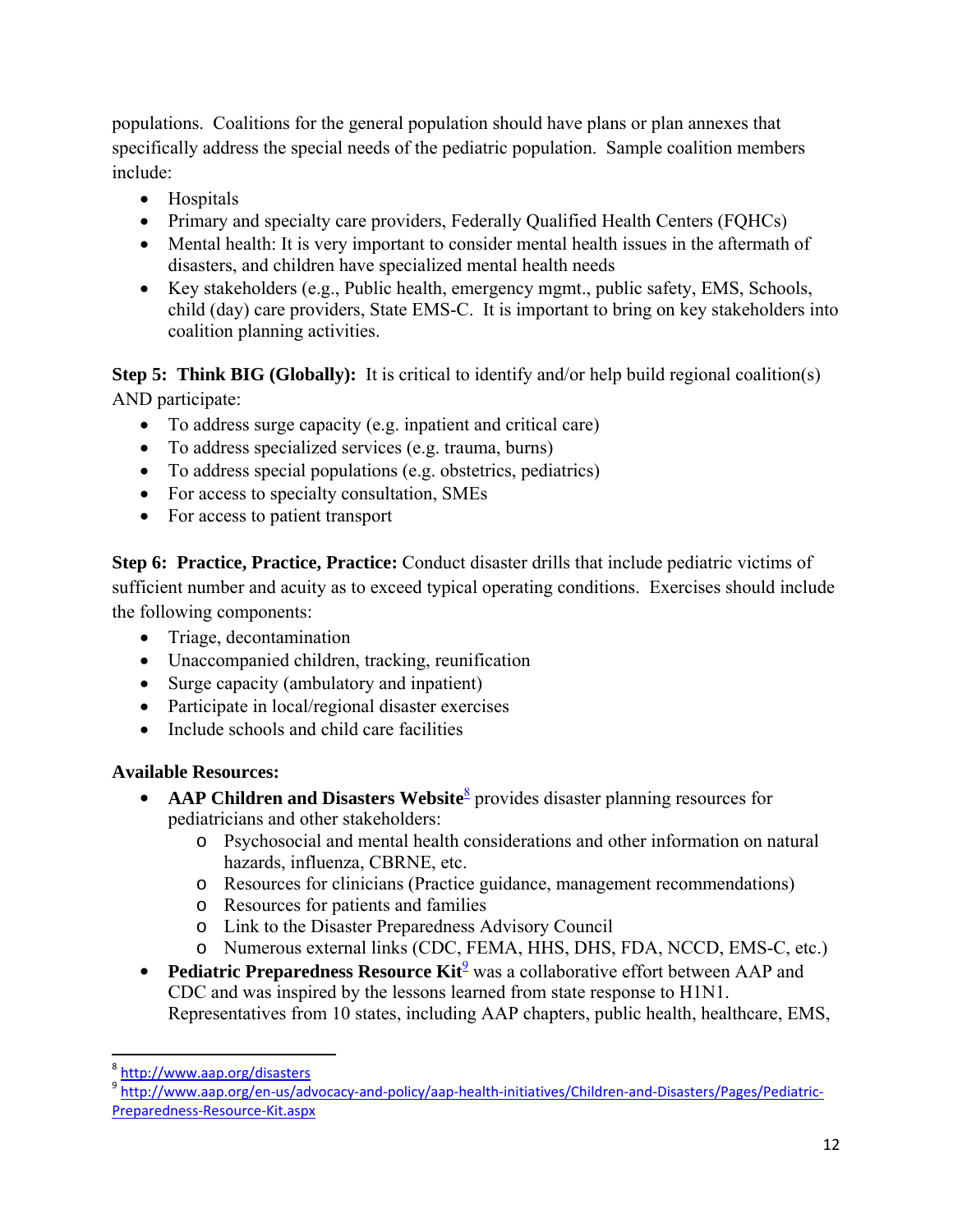and EM contributed to the development of the toolkit. The toolkit includes information to assist in pediatric planning, including guidelines and templates. In addition, the toolkit:

- o Includes pediatric care providers in state-level decision-making
- o Promotes strategic communications and systematic messaging
- o Prioritizes within/among high-risk groups
- o Develops state action plans
- o Establishes pediatric advisory councils or children's preparedness coalitions
- o Provides AAP Chapter contacts for disaster preparedness
- o Includes appendices with other resources
- **•** Pediatric Readiness Clearinghouse<sup>10</sup> brings together information, tools, and resources to assist health care providers, emergency planners and families to prepare for, respond to, and recover from a disaster or pandemic involving a pediatric population.
- **EMS-C State Coordinator.** In addition to exploring resources available on-line, it is important to reach out EMS-C state coordinators when conducting pediatric readiness activities.

# **VI. Perspectives on Creating a Multi-state Coalition for Pediatric Surge**

- ─ Andrew C. Rucks, PhD and Peter M. Ginter, PhD
	- o University of Alabama at Birmingham (UAB) School of Public Health
	- o arucks@uab.edu and pginter@uab.edu

Today Dr. Rucks will provide:

- 1. A description of the Southeastern Regional Pediatric Disaster Surge Network (SRPDSN)
- 2. A rural and local perspective on the process for creating coalitions
- 3. Lessons learned from creating a multi-state coalition

The SRPDSN is a permanent voluntary network of health care providers, public health departments, volunteers, and emergency responders from Alabama, Florida, Georgia, Louisiana, Mississippi, and Tennessee. The SRPDSN Executive committee has decided to extend SRPDSN coverage to all states in FEMA Region IV, and thus SRPDSN is currently reaching out to Kentucky, North Carolina, and South Carolina. Throughout the development and continued growth of the network, collaboration and coordination of key stakeholders is vital. The Mission Statement of the network is: *The SRPDSN strives to be a high-reliability, highly collaborative regional network of hospitals, public health agencies, emergency management agencies, emergency responders, private practitioners, and volunteer agencies that effectively cooperate to meet the medical care needs of the region's pediatric populations during an emergency or disaster.* 

Key Milestones of the SRPDSN include:

- Need for a multi-state coalition explored at a conference held in Birmingham, April 2004.
- Meeting of potential collaborators, Birmingham, August 2005. This meeting occurred one week before the events of Hurricane Katrina.

 <sup>10</sup> http://www.childrensnational.org/EMSC/DisasterPreparedness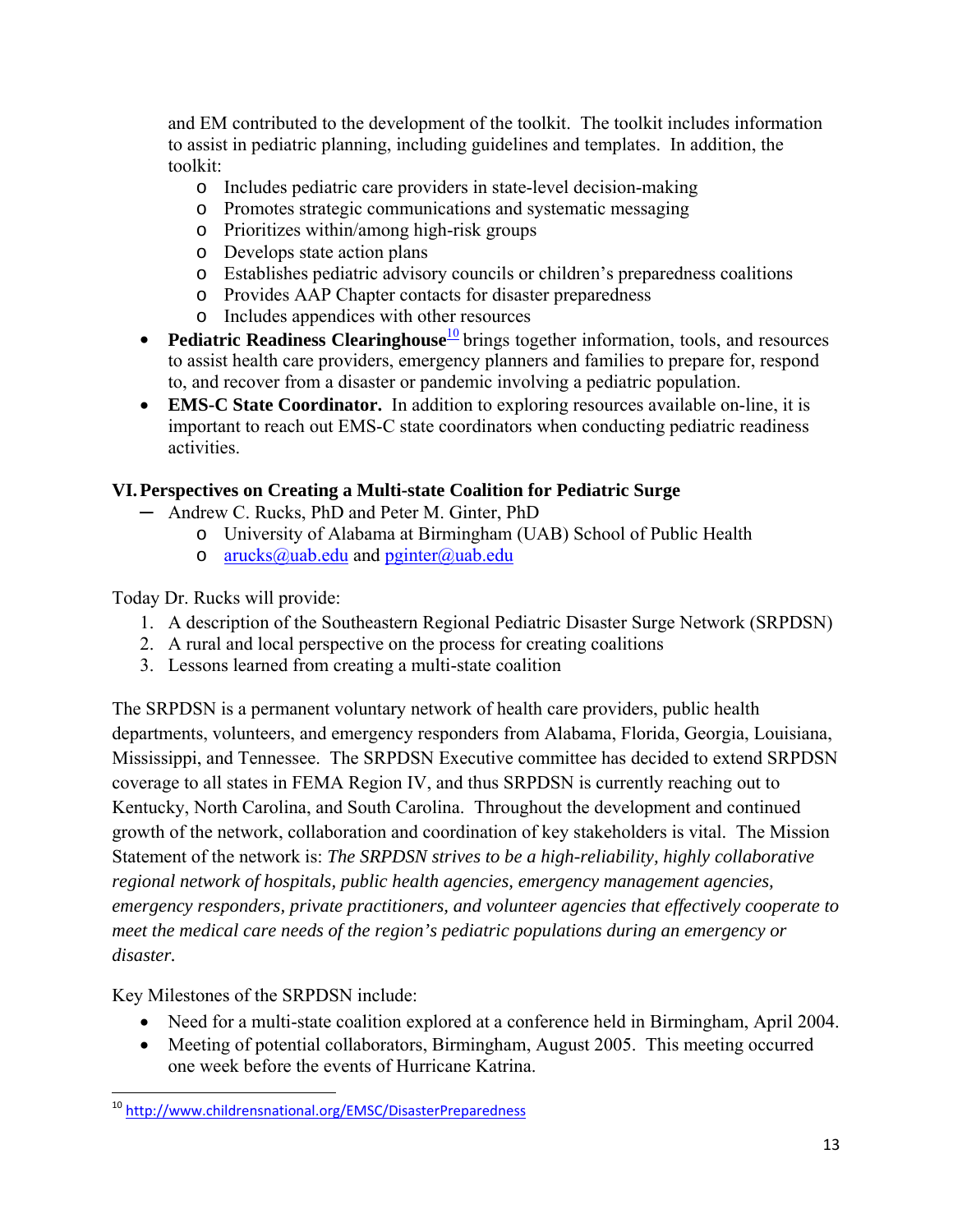- Funding to initiate coalition formation provided by the Alabama Department of Public Health and the Mississippi State Department of Health, January 2009.
- Executive Committee formed, March 2010.
- First MOU signer, May 2011.

The SRPDSN MOU:

- Provides a framework to share staff and equipment, supplies, and essential resources, but is not attempting to "reinvent the wheel."
- Parties are not legally obligated to accept patients or send staff, supplies or resources when to do so would compromise its local service mission.
- However, participants agree to try to assist and to offer resources through Incident Management Systems.
- Signatories include the Alabama, Florida and Mississippi state health departments, and all specialty hospitals in Alabama, Georgia, Mississippi, and Tennessee.
- Reaching out to Community Health Centers, Community Pediatricians, and EMS to sign MOU.

**SRPDSN Organization:** The SRPDSN has approximately 175 participating organizations. Members of the Executive Committee are executive-level representatives of key stakeholders. The Executive Committee provides strategic direction for the SRPDSN and plays a key role in identifying organizations that should be present in the broad coalition. Network coordination is performed at the UAB School of Public Health. The SRPDSN members are organized into five workgroups: Operations Planning, Licensing and Credentialing, Community Pediatricians, public health law, and Pediatric Patient Transportation. An EMS-C representative in Tennessee is leading the Pediatric Patient Transportation workgroup.

**SRPDSN Coalition Process:** The first step in the HCC formation process is recognizing that preparing for and responding to disasters is not a response agency or institution competency problem, but rather an organization, management, and leadership opportunity. A theoretical framework was utilized to focus the Executive Committee's work and guide work regarding leadership and management issues. The model utilized is a three-phase model of network development created by Alter and Hage,  $\frac{11}{12}$  which identifies three phases of coalition development:

- 1. Formation of an *Exchange Network*: Participants share information about what they are doing and who is doing it.
- 2. An *Exchange Network* may evolve into an *Action Network* in which participants develop a set of mutually-agreed upon goals and take actions together to achieve these goals.
- 3. An *Action Network* may evolve into a Systemic Network in which the coalition members develop formal working relationships involving MOUs, contracts, and grants.

 $^{11}$  Alter C., Hage J. Organizations working together. Newbury Park (CA): Sage Publications: 1993.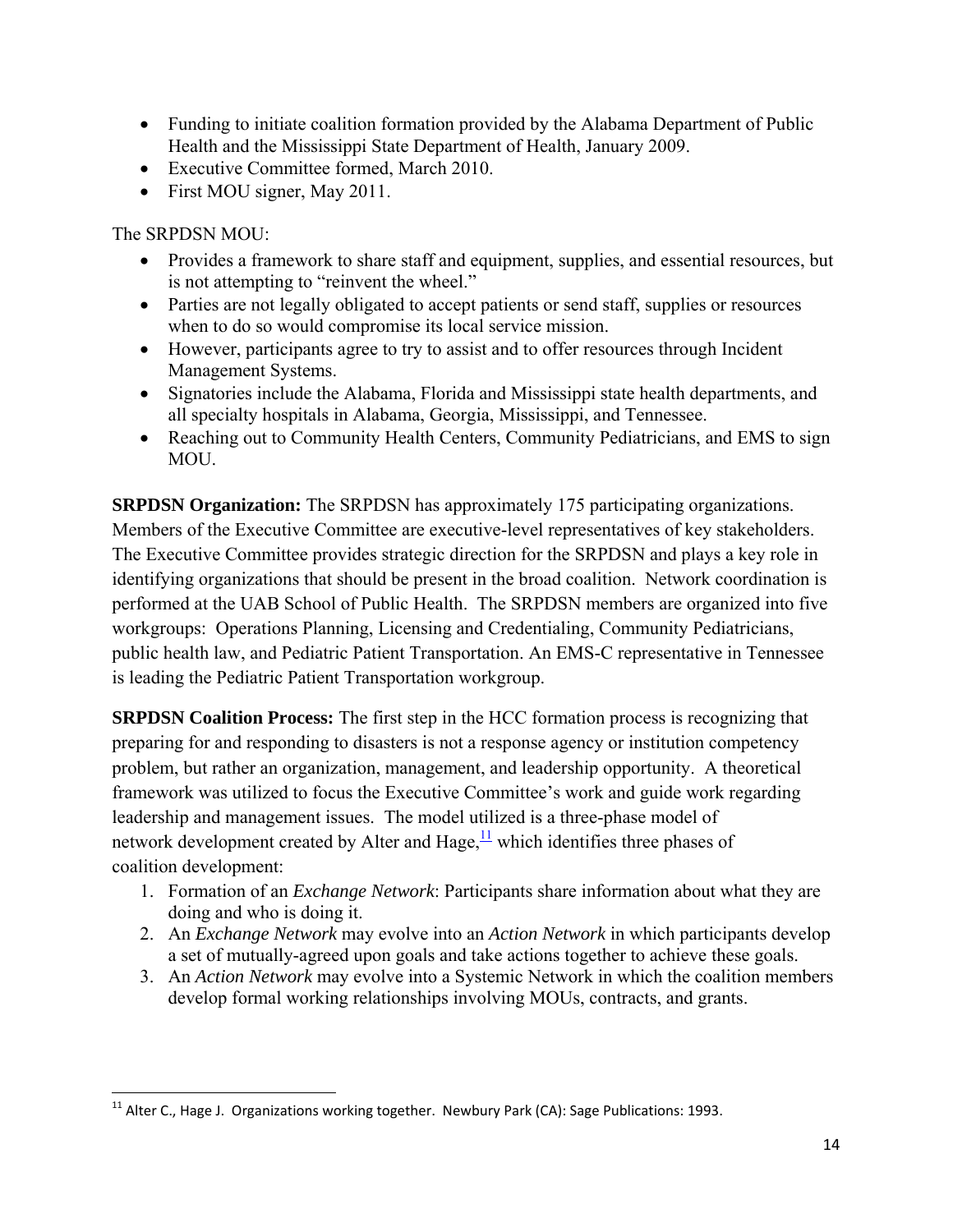In Phases 1 and 2 the focus is on recruiting organizations to participate in the coalition. SRPDSN is currently in Phase 3 and is engaging regional stakeholders. SRPDSN is currently writing an operations plan to address various network challenges.

#### **Lessons learned:**

- 1. A key principle: Operate within the existing response systems of the National Response Framework (e.g., do not reinvent these processes).
- 2. Keep the time between the developmental phases as short as possible (meeting fatigue is an issue)
- 3. Participants should be knowledgeable of the "big picture." It is important for members to understand the broader concepts of the region's needs.
- 4. In Phase 2 of the coalition building process, institutional executives must be involved. Coalition participation will diminish if the effort does not have support of the executives.
- 5. One organization has to take primary responsibility for convening, facilitating, and documenting the work of participants and one organization must be responsible for network maintenance. This will help prevent participants from working in silos.
- 6. Multistate mutual-aid networks are practical, but more complicated than intrastate networks.
- 7. The process of convening independent agencies is beneficial and instructive in itself. Knowing who to call is important.
- 8. There is a continuous need to repeat processes for sustainability purposes.
- 9. The process requires rethinking and change as it evolves, including expanding stakeholder involvement and membership.
- 10. Plans and documents should be developed and vetted by people in the field.
- 11. Rural Areas have unique problems, issues, and strategies, such as community hospitals with relatively fewer pediatric beds and equipment.

# **SRPDSN strategy:**

- Community hospitals will serve as triage centers.
- Regional hospitals are the next level up and can provide pediatric patients with more specialized care
- Link community hospitals, regional hospitals, and specialty hospitals with specialized transport capacity.

# **Key Issues for Interstate Coalitions**

- Ascertaining and communicating the perceived level of need
- Developing a plan of operations (e.g., what situations will trigger the coalition, how will it function, when will it stand down, etc.)
- Maintaining a current inventory of available resources
- Licensing and credentialing issues across state lines
- Specialized Transportation of patients/responders
- Reuniting kids and parents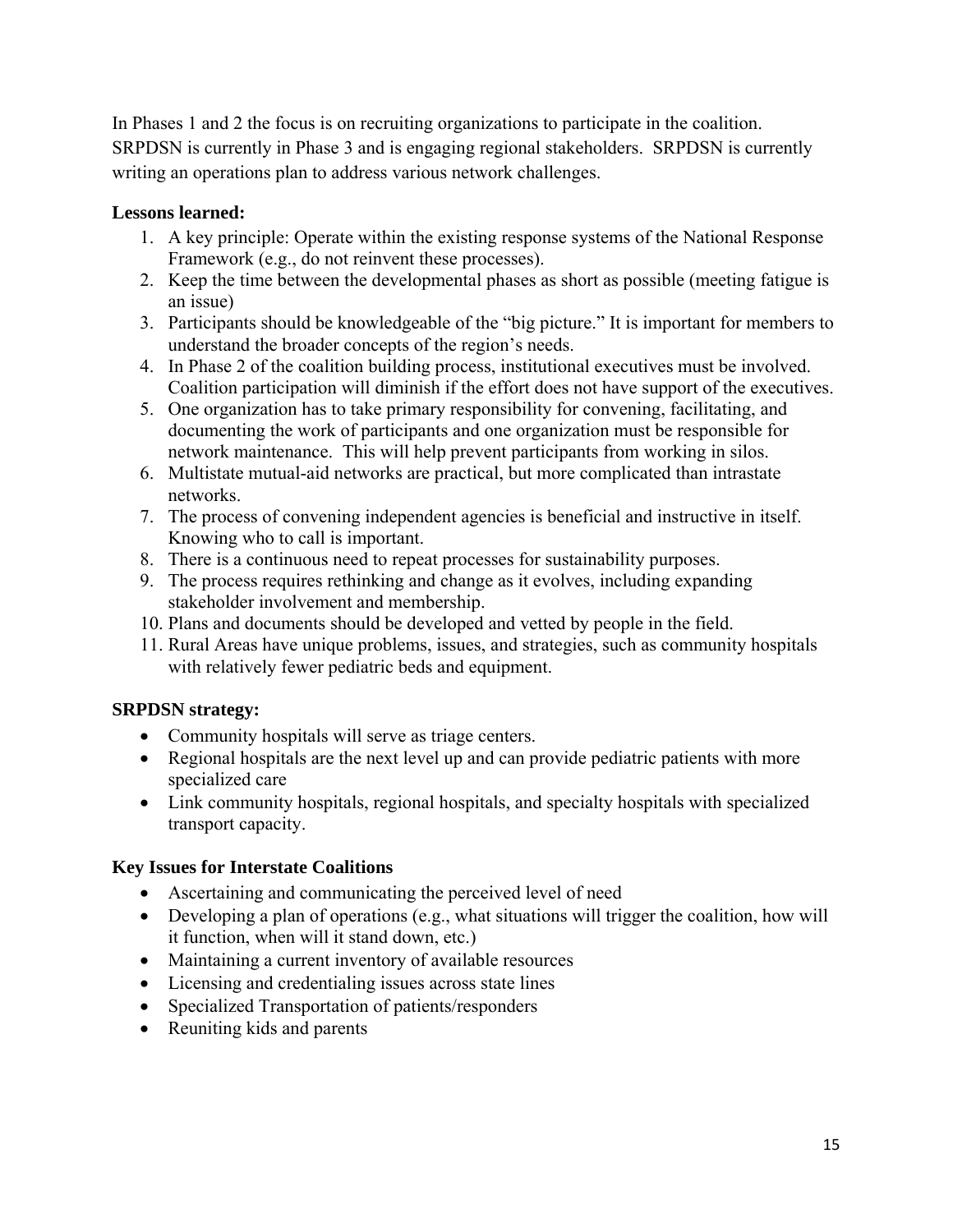#### **Barriers to Coalition Formation**

- State lines Incompatibility of laws, jurisdictions, organizations, procedures, nomenclature
- Decline in state funds
- Individuals perceive pediatric readiness as a "Federal problem" not a "state problem"
- The perception that there are no outside incentives to participate
- Inertia Institutional priorities, schedules of individual points of contact, turnover of institutional representatives, etc.
- Sustainability of capabilities and capacity
- Small- and medium-scale disasters (if disasters do not rise to the federal level, there are various issues and challenges regarding funding, transportation, and licensing/credentialing)

It is very important that PAHPA was reauthorized and that the revised version put an increased emphasis on the needs of at-risk populations, including children. It is also positive that HPP requires participating hospitals to participate in HCCs. This provides outside incentives for HCC participation from the federal level and may also assist with the issue of decreased state funding.

# **VII. New York City Pediatric Disaster Coalition (PDS) Operational Pediatric Disaster Planning**

- o mikefrogel@gmail.com ─ Michael Frogel, MD, FAAP, Principal Investigator, Project Officer, PDS
- ─ George L. Foltin, MD, FAAP, FACEP
	- o Vice Chair of Clinical Services, Chief, Division of Pediatric Hospital Medicine
	- o Department of Pediatrics, Infant's and Children's Hospital of Brooklyn, Maimonides Medical Center
	- o GFoltin@maimonidesmed.org

Dr. Frogel's presentation began with emphasizing that when disaster planners conduct planning activities there are many aspects of preparedness and response to operationalize. Disaster response planning must be tailored to the special needs of children and provide appropriate surge capacity. Children are different and have special needs to be considered during pediatric planning activities:

# **Physiological Response**

- o Airway and ventilation
- o Hypovolemia
- o Vascular access
- o Hypothermia
- **Psycho-social Response**
	- o Age/development dependent
	- o Parent/child-dyad dependent
	- o Reflected in play
	- o Regression
	- o Somatisation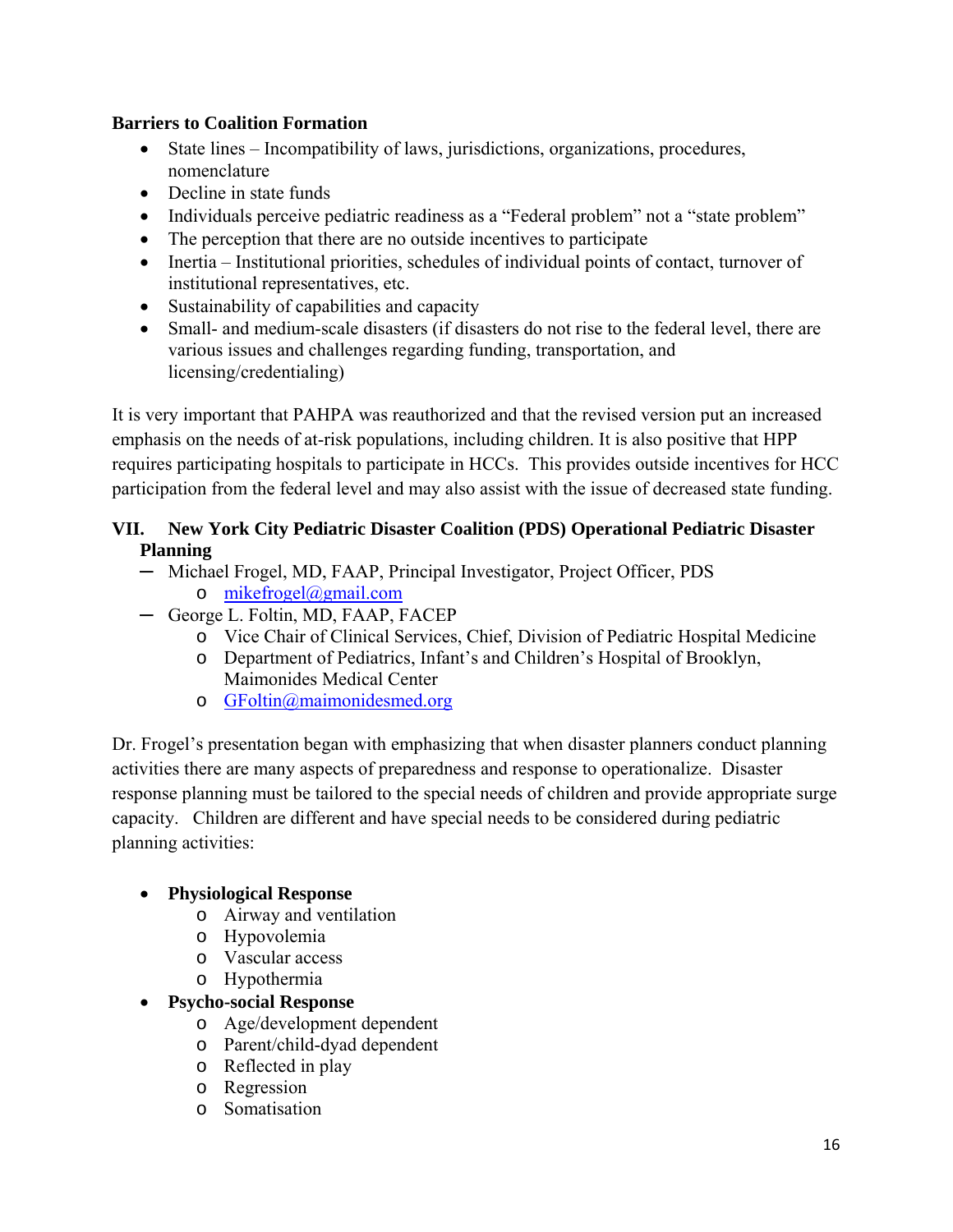Children are involved in multiple disasters around the world, and children are primary targets in various attacks around the world:

- 1995 Murrah Federal Building, Oklahoma City, OK: 168 dead (19 children, mostly in daycare center), 680 injured (66 children)
- 2003 Schmuel HaNavi Children's Bus Bombing, Jerusalem, Israel: 24 killed (9 children), 130 injured (40 children)
- 2004 American Troops Giving Candy Car Bombing, Baghdad, Iraq: 35 dead
- 2004 School Number One Shootings, Beslan, North Assetia, Russia: 385 dead (186) children), 783 injured
- 2011 Car Bombing and Camp Shootings, Oslo and Utøya, Norway: 77 dead (69) children), 319 injured (110 children)
- 2012 Ozar Hatorah School Shootings, Toulouse, France: 4 dead (3 children)
- 2012 Sandy Hook Elementary School Shootings, Newtown, CT: 28 dead (20 children), 2 injured

**Terror events versus non-terror events:** Terror events differ from non-terror events, and it is important to be prepared for the special needs of children as a result of terror events so first responders can act appropriately. As compared to non-terror events, terror event victims are typically:

- Younger
- Arriving in mass
- More severely injured
- Heavier consumers of resources
- In more immediate need of operations/procedures
- Sustaining excess injuries to blood vessels and nerves
- More likely to require ICU admissions
- Exhibiting walking wounded acute stress reaction issues
- More likely to have persistent mental health issues

# **The NYC "Scare:"**

On May 1, 2010 a gasoline bomb was found in a car in Times Square. The bomb was near the Lion King Theatre, which holds 1,000 children. It was estimated that the bomb may have critically injured 900 people, including 300 kids. PDC reviewed the status of 75% of PICU beds in the area, and only 32 PICU beds were available, which would have been inadequate for responding to this disaster. This close call indicates the importance of continued pediatric readiness planning.

# **PDC's Primary Goals:**

- Build a coalition of hospitals, public health, municipal services and community groups to:
	- o Effectively match critical assets and resources to victims needs during and after a large scale disaster affecting children, neonates and women in labor.
	- o Develop and expand ongoing pediatric disaster preparedness through advisory and coalition building activities.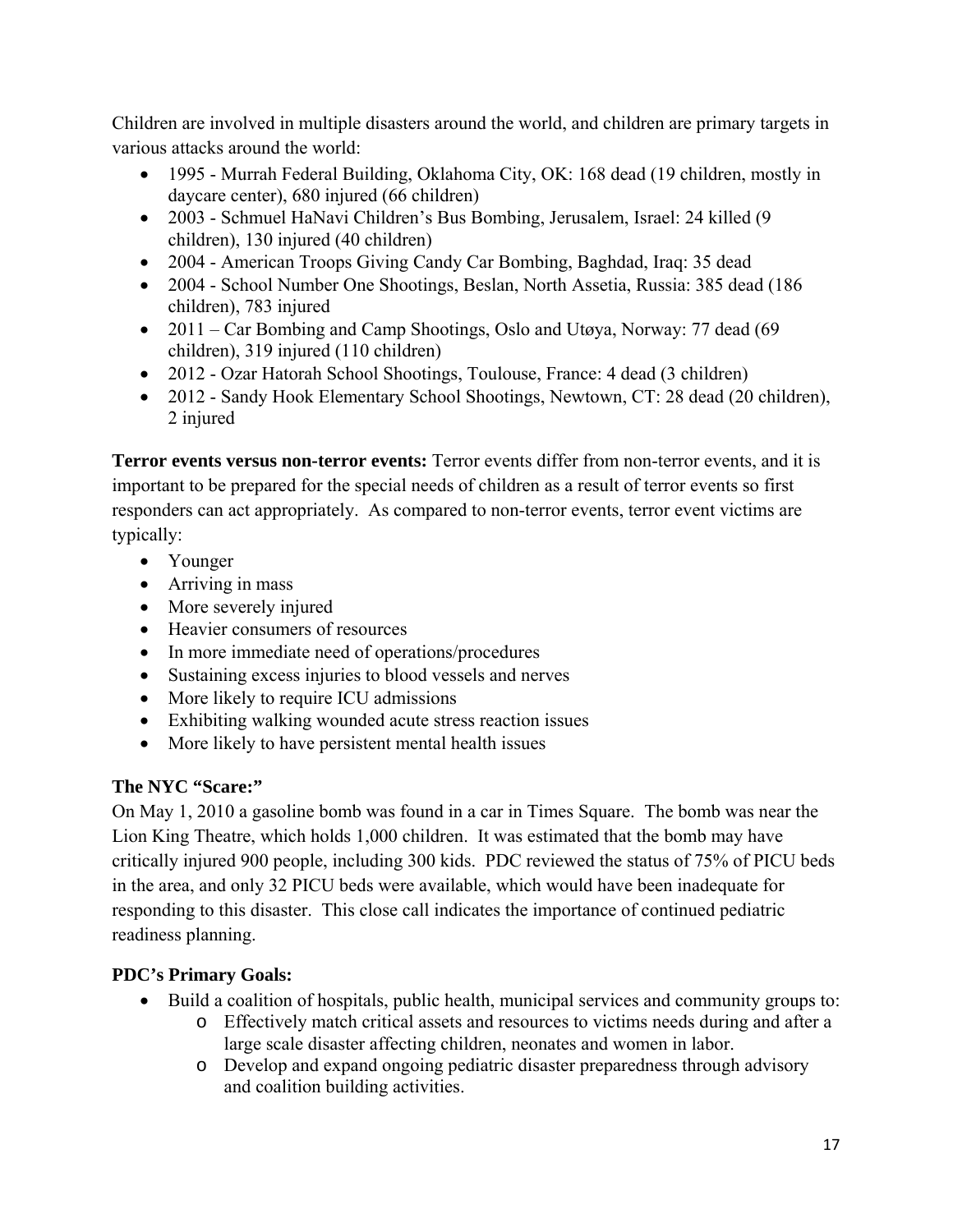PDC stakeholders include experts from various disciplines, including public health, EMS-C, Pediatrics, community groups, and hospitals. The PDC addresses multiple phases of the continuum of care: Triage, Tiering, Transport, and Surge Capacity. It is important to address the whole process from triage to transport and conduct "chain of events" planning.

# **HCCs must consider Space, Staff, and Stuff:**

- 1. Space: (Rapid Patient Discharge from ED, PICU, Floor/Expansion Plans (e.g., Additional/Alternate area, doubling up))
- 2. Staff: Roles, staffing, training in emergency roles
- 3. Stuff: Equipment and supplies Known location, accessible, prepackaged

#### **In Years 1-3 PDC accomplished:**

- 1. Created new guidelines for first responders.
- 2. Recommended transport of pediatric patients to pediatric receiving hospitals (PDRH) Tier1 (PICU, Subspecialty Care) Tier 2 (ED capable).
- 3. Formed a MOU for inter-hospital secondary transport of patients to PDRH by FDNY-EMS.
- 4. Developed pediatric intensive care surge plans and increased pediatric surge bed capacity by an additional 128 beds above the baseline of 238 beds.

# **PDC accomplishments in Pediatric Critical Care Surge Capacity Building**

- Developed guidelines for pediatric critical care surge capacity
- Created Template Pediatric Critical Care Surge Plan
- Coordinated and facilitated on-site development of plan and final recommendations
- Added 128 PCC Surge beds to existing 238 (54% increase)
- 12 hospitals doubled their surge capacity

#### **Example Lessons Learned:**

- A rapid system for patient registration and identification is essential
- Children require "baby sitters" in the absence of parents (these individuals do not need a medical or clinical background)
- Triage resources must be robust and high level
- Provisions for patients with psycho-social issues must include: medical triage, patient identification, family reunification, social work and psychological support for patients, families and providers.
- Local incident command in ED/PICU, necessary for communication with Emergency Operation Center, patient tracking, resource management and situational awareness
- Just in Time Training and Job Action sheets are essential
- Hospitals should sponsor various training opportunities in Pediatric Critical Care, including train the trainer.

# **Year 4 Overview:**

- Five Pediatric Tabletop and Full Scale Exercises of PICU surge plans
- Pediatric Intensivist Response Team (PIRT)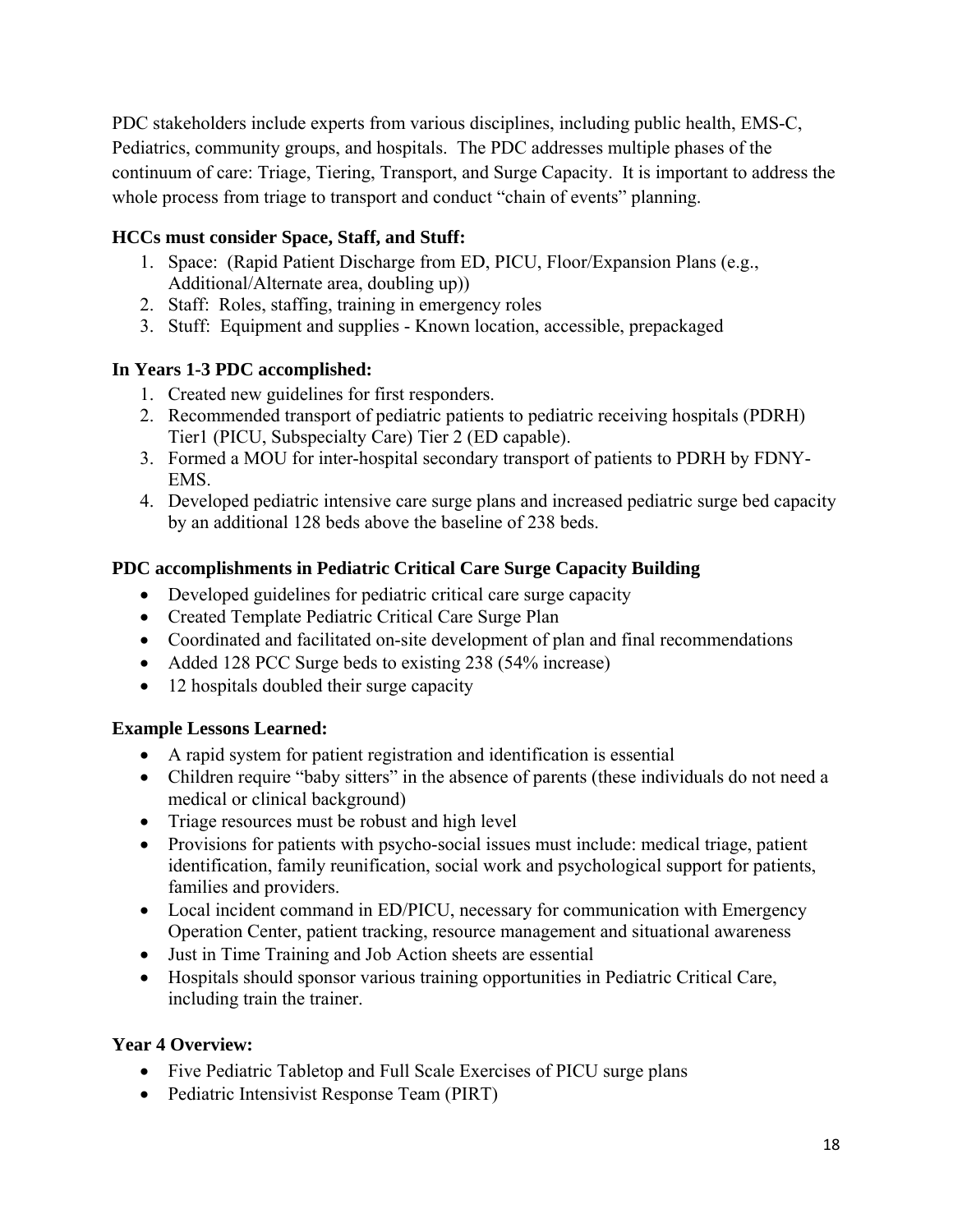- Pediatric Resource Directory
- Neonatal and Maternal Care Committee

**The Pediatric Intensivist Response Team (PIRT)** is a virtual (phone/email) consultation service that helps Fire Department of New York (FDNY) triage pediatric patients in a disaster. PIRT advises on pediatric patient secondary transport prioritization from Pediatric Critical Care Board Certified Physicians and only operates if a pediatric disaster is operationalized by FDNY.

**Drilling/Exercising is essential,** as it is the only way to operationalize plans and lessons learned.

- A plan is just a piece of paper until it is tested.
- Full scale exercises (FSE's) are crucial in order to test plans for strengths, weaknesses and gaps.
- What works on paper does not always work in real life!
- Examples of Lessons Learned (slide 125)
- Tabletop Exercises followed by Full Scale Exercises allow hospitals to troubleshoot and improve existing plans, while becoming more comfortable with response to pediatric disasters.

# **Year 5 Overview**

- Neonatal and Maternal Health
	- o NICU Resource Directory Completed
	- o NICU guidance documents
	- o NICU Evacuation and Surge Plans
- PICU Surge Planning
- Community Outreach
- PDC Conference
- Hurricane Sandy Response

# **Special Projects/Conferences**

- Participated in Citywide H1N1 Response
	- o 311 nursing triage hotline
	- o CDC Emergency Department H1N1 triage prioritization protocol
	- o Provided ongoing subject matter expertise on pediatric H1N1 issues
	- o Citywide Conference
- Haiti Response
	- o Information sharing telephone conferences
	- o Liaised with groups on the ground in Haiti for supplies and personnel
- Super Storm Sandy Citywide Conference

# **Hurricane Sandy Response**

- Created a working group for pediatric response to Hurricane Sandy that is studying successes and gaps in planning and response.
- Conducted a city-wide conference and created a lessons learned report for managing children during coastal storms.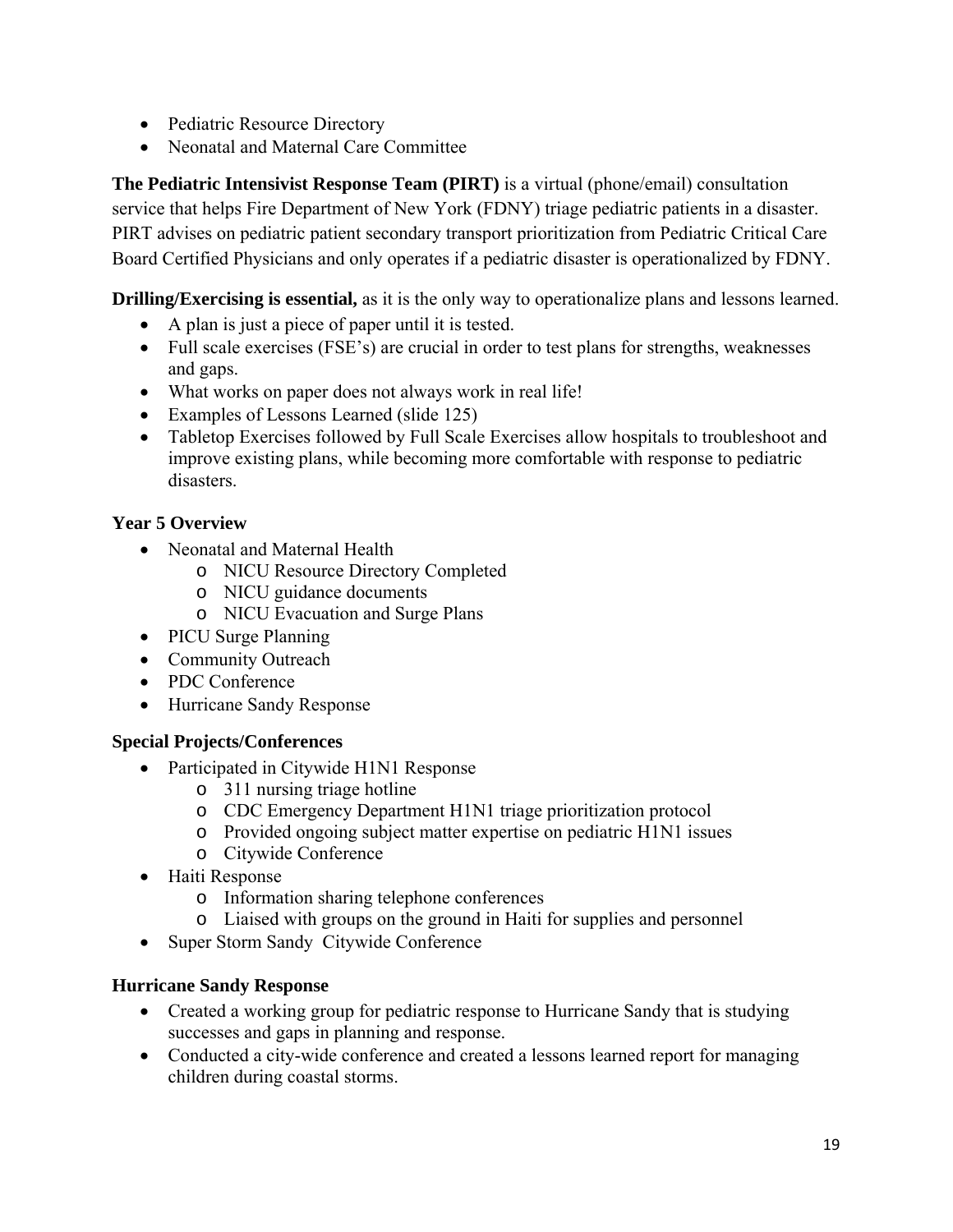#### **Community Preparedness for Children – Considerations**

- Mental Health: Children and Acute Traumatic Stress, PTSD and Chronic Morbidity
- Decontamination: How to decontaminate children
- Pediatric field triage considerations
- Involve schools in pediatric disaster planning
- Legal obstacles involving the voluntary care of children who are separated from their legal guardians during a disaster

#### **Future areas of progress:**

- Build evidence base and competencies
- More funding for research and infrastructure
- Situational awareness/effective communications
- Public awareness and risk communications
- Comprehensive communitywide coalition building
- Women in labor, newborns, NICUs
- Mental health, ASR, ASD, PTSD prevention/treatment

#### **Pediatric Disaster Planning Considerations:**

- Children represent almost 25% of the US population
- Children have special needs during a disaster
- Many resources and experts are available to assist in planning and drills to simplify the process
- Every Disaster Plan should match resources to needs based on a risk assessment and should include a pediatric component/annex that is operationalized and revised based on lessons learned from drills and real events
- Pediatric disaster planning is important for all coalitions and must include governmental agencies, first responders, health care providers and community based resources (Schools, Day Care, etc.)

# **Pediatric Resources**

- NYC PDC Website: www.pediatricdisastercoalition.org
	- o PICU and NICU Planning Templates
	- o Tabletop and Drill Planning Resources
	- o Best Practices
	- o Further information on the PDC
- New York City Department of Health and Mental Hygiene (NYC DOHMH) Office of Emergency Preparedness http://www.nyc.gov/html/doh/html/em/emergency-ped.shtml
	- o Pediatric Disaster Hospital Tabletop Exercise Toolkit
	- o NYC Hospital Pediatric and Neonatal Resource Directory
	- o Children in Disasters: Hospital Guidelines for Pediatric Preparedness
	- o Additional Resources
- Medical Reserves Corps (MRC) https://www.medicalreservecorps.gov/HomePage
- Psychological First Aid via the National Child Traumatic Stress Network http://www.nctsn.org/content/psychological-first-aid